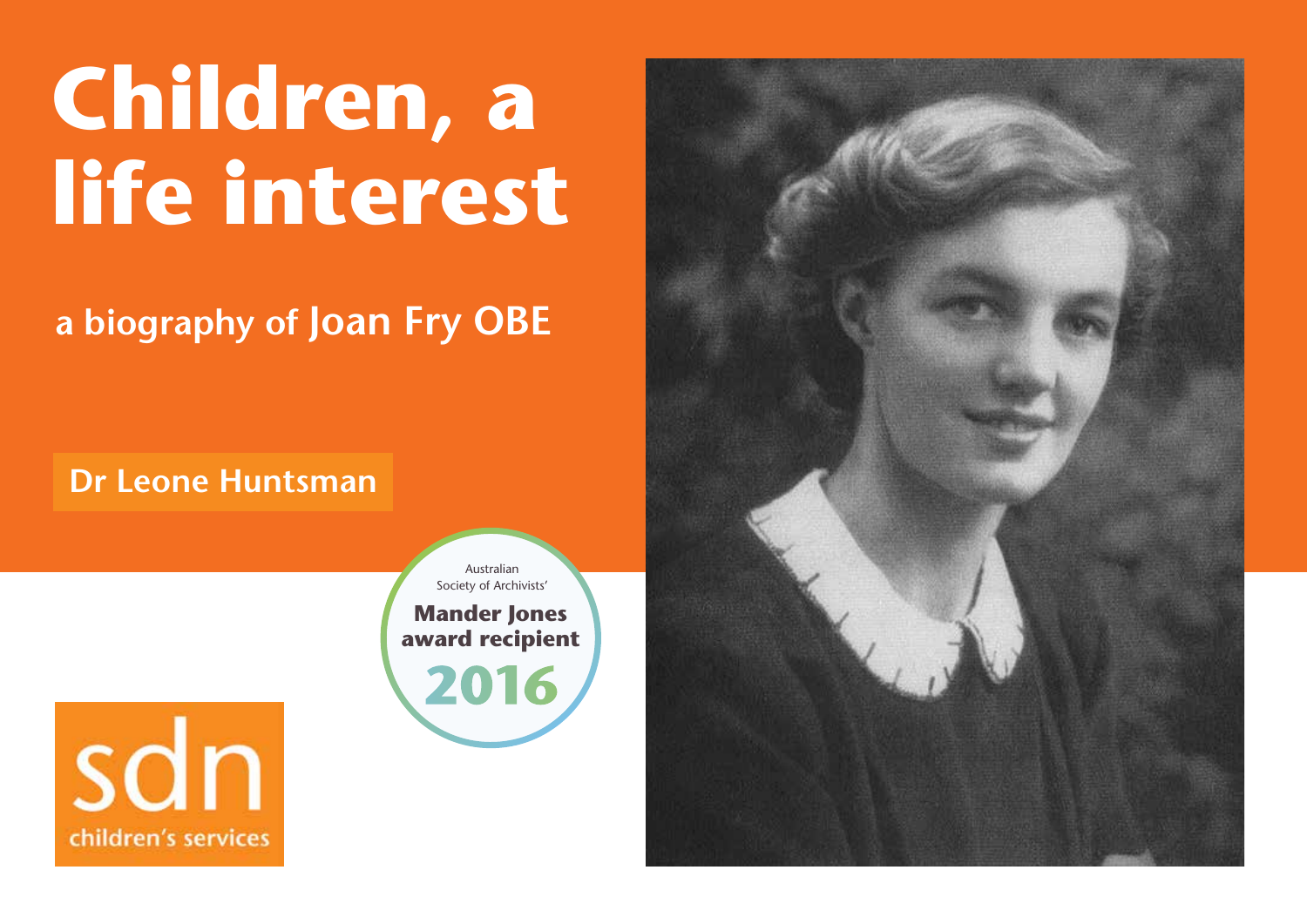

Nursery School Training College graduation. Joan Fry, front row, third from right

A<br>
A<br>
w<br>
and convide<br>
life and w<br>
Joan Fry ta<br>
been and w<br>
med to be **Above all I recall a loyal forthright woman with an engaging personality and persuasive qualities — a woman with great compassion and conviction that was reflected in all aspects of her life and work.**

**Joan Fry taught the importance of acceptance of where families were in their lives — what their struggles had been and were. In working with families she taught the need to be open to the daily issues and pressures that a parent was living with.** 

**Adrienne Miles (***née* **Fountain), NSTC student 1956–58 and Principal, NSTC 1973. SDN Member**

E<br>
a<br>
appreciate<br>
her. We re<br>
MARION TA<br>
DIRECTOR, N<br>
SDN MEMI **Everyone was equal in her world. Joan was always able to see value in others that they may not have seen in themselves. I still appreciate to this day, the confidence I received from her. We remained friends throughout her life.** 

**Marion Taylor (***née* **Steer), NSTC student 1953–55 and Director, Melanie Alexander Nursery School, 1957– 61. SDN Member**

N<br>
from the f<br>
Mary à Be<br>
to Melbou<br>
fondly her<br>
and my yous. We loo **Mildred Muscio and her niece Joan Fry were very familiar names for me as a child growing up in Melbourne. The connection came from the friendship between my grandmother Ada Mary à Beckett and Mildred. Joan would make visits to Melbourne and stay with us. As a child I remember fondly her approach. She was very engaged with myself and my younger brothers and sister and took time with us. We looked forward to her staying with us, we loved her visits.** 

**Dr Cynthia à Beckett, SDN Board member and Senior Lecturer, Early Childhood, The University of Notre Dame Australia**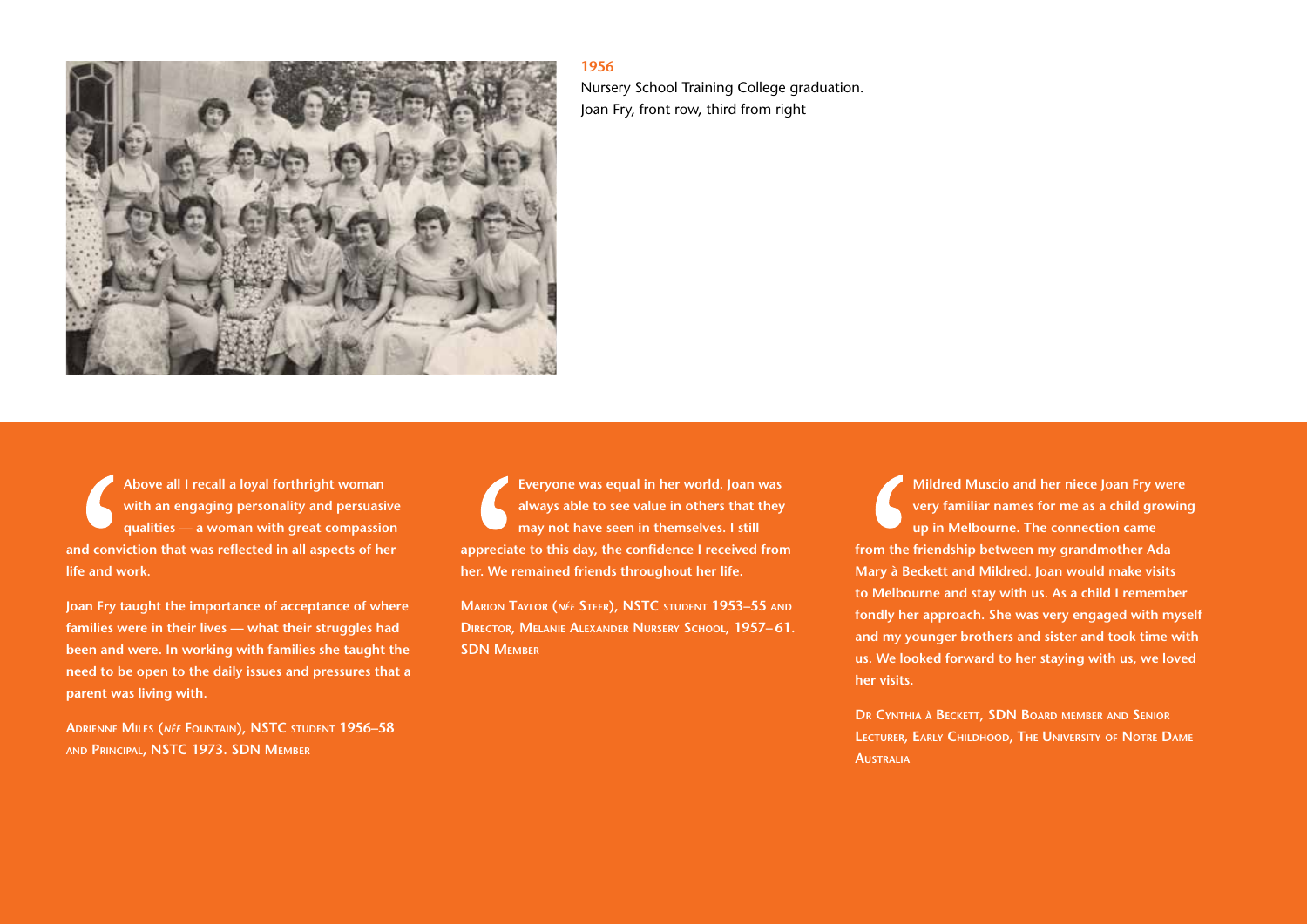## **Foreword**

**oan Fry OBE stands out as one of the most charismatic and important figures in the history of SDN's Nursery School Teachers' College. A former College graduate, a teacher, Principal of the College and finally a public servant in Canberra, the education and welfare of young children were always foremost in Joan's teaching, and she believed children must be surrounded by 'love and secure care at all times'. J**



Joan's experiences working with preschool children spanned five decades from 1940 to 1990. Asked at the end of her career whether children's needs had changed during this period, Joan was clear that fundamentally nothing was different. She believed that children still needed secure, consistent lives at home, a feeling that they are important to

*Source: SMH, 29 November 1956*

somebody, and a feeling that they are wanted, because of who they are and what they are.

Joan respected that many women with young babies and children were in the workforce. And while contemporary research in the 1960s suggested that babies under the age of 12 months were best placed at home with their mothers, Joan addressed the issue head on, questioning how SDN could ensure the best outcomes for children in their care, for their families and the community in which they live. Joan firmly believed that long day care was not a second-best substitute mother, but when operating successfully, it was a positive and enriching force in the lives of the children and their families.

Joan's understanding of children and their behaviours was built on the strong foundations of established child development theories. But it was her exceptional ability to observe children, understand the drivers of their behaviour, and adapt and modify the ways in which students and teachers interacted with and taught children, that made her a truly remarkable early childhood practitioner.

SDN believes that the first five years of a child's life matters, and last a lifetime. Joan was a firm advocate of this philosophy, recognising that learning begins from birth, it is continuous and takes place in all circumstances. Joan understood the importance of individual attention and continuity of care for young babies, and as reflected in SDN's educational programs today, her practices ensured that secure attachments

with familiar adults were developed, ensuring a child's wellbeing, their learning and development.

Throughout her career, Joan was a strong advocate for the provision of quality early childhood education and care, delivered by qualified teachers. She saw firsthand how poorly the first nursery school (long day care) teachers were treated in comparison with their preschool and primary school teacher counterparts, and it became her goal to fight for parity amongst these professions. Joan successfully fought for recognition of the nursery school teaching profession and with it, award rates and increased salaries. And because Joan believed that learning begins at birth, Joan never stopped advocating for trained teachers to teach children below school age. At SDN today, we still believe in the importance of providing quality early childhood education and care, by staff who have the skills and competencies to do so.

Like many of the women who make up the rich history of SDN over the last 110 years, Joan stands proud amongst them, ensuring that our organisation's foundations for improving the wellbeing of children and families carry on.

We hope this biography provides an insight into the life of Joan Fry, the things that motivated her, her practices, her successes and challenges, and moreover an insight into how and why she was so deeply respected and loved by those who knew her. I commend it to you.

**Ginie Udy, CEO, SDN Children's Services**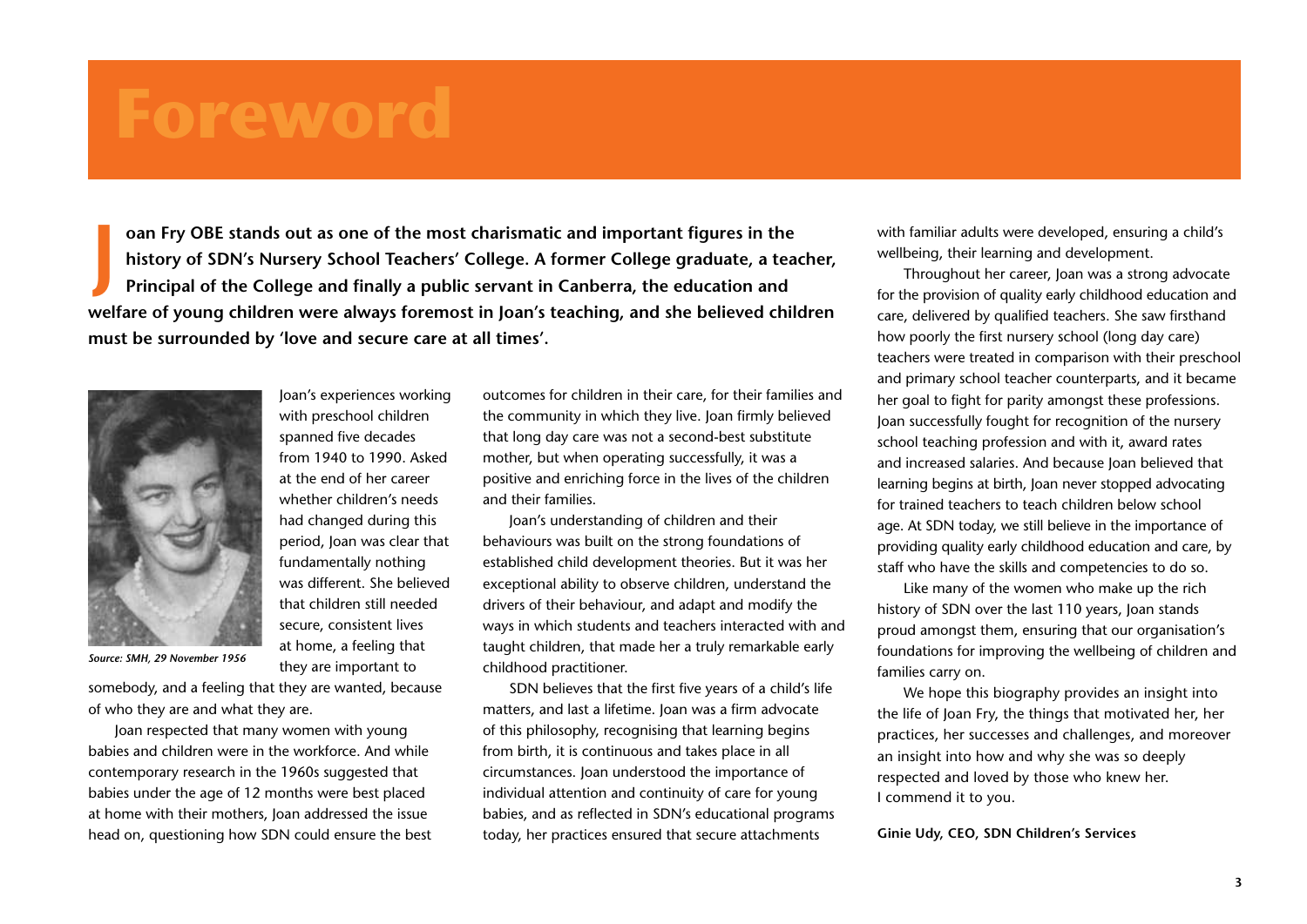## **A brief biography**

**oan Fry was born on 31 December 1920, one of four children and the only girl in the family. J**

Joan's father, Henry Charles Fry, worked for the Water Conservation and Irrigation Commission as a surveyor and engineer, and the family moved from camp to camp along the Murray River from Wentworth to Euston until Joan was five. They then moved to Deniliquin, where Joan attended St Joseph's Convent, a school with the necessary support to take her brother who had a disability. In later years the family moved to Sydney, where for 18 months Joan attended Hornsby Girls' High School, before leaving school aged 16.

In 1940, Joan enrolled at the Nursery School Training Centre at Woolloomooloo, one of the first training colleges for early childhood teachers in Australia, established by the Sydney Day Nursery Association (the Association) in 1932. The Association, founded in 1905, provided safe and loving care to the children of Sydney's poor working mothers, in a long day care setting. By 1931, the Association had realised their 'long-cherished hope' to establish a nursery school within the premises of their Woolloomooloo Day Nursery, thereby offering more than physical care for these children. The new Nursery School Training



**c.1945**

**Joan (fourth from right) with staff, students and children on an excursion to Taronga Zoo**

Centre, opened in 1932, prepared teachers to work in the Association's new nursery schools.

Joan was appointed to the Woolloomooloo Day Nursery and Nursery School after her graduation in 1941, and was promoted to Director in 1944. The award of a scholarship endowed by a long-time benefactor of the Association — the Thyne Reid Scholarship — enabled her to travel to England in 1946, where she studied at the Child Development Department of the Institute of Education at the University of London for 18 months.

Returning to Sydney in 1947, Joan joined the staff of the College (now called the Nursery School Training College) becoming Vice-Principal and Supervisor of Practical Training in 1949. She was officially given the title of Principal in 1966, despite having actually led the teaching program since 1951. Under her leadership, the College (renamed the Nursery School Teachers' College in the mid-1960s) grew in size and reputation as an institution specialising in the preparation of staff to teach in long day care centres. After Joan's departure in 1973, major national educational reforms heralded a new future



**1957**

**Staff and students on holiday, Echo Point, Katoomba, September 1957. Joan Fry, front row, first on left.**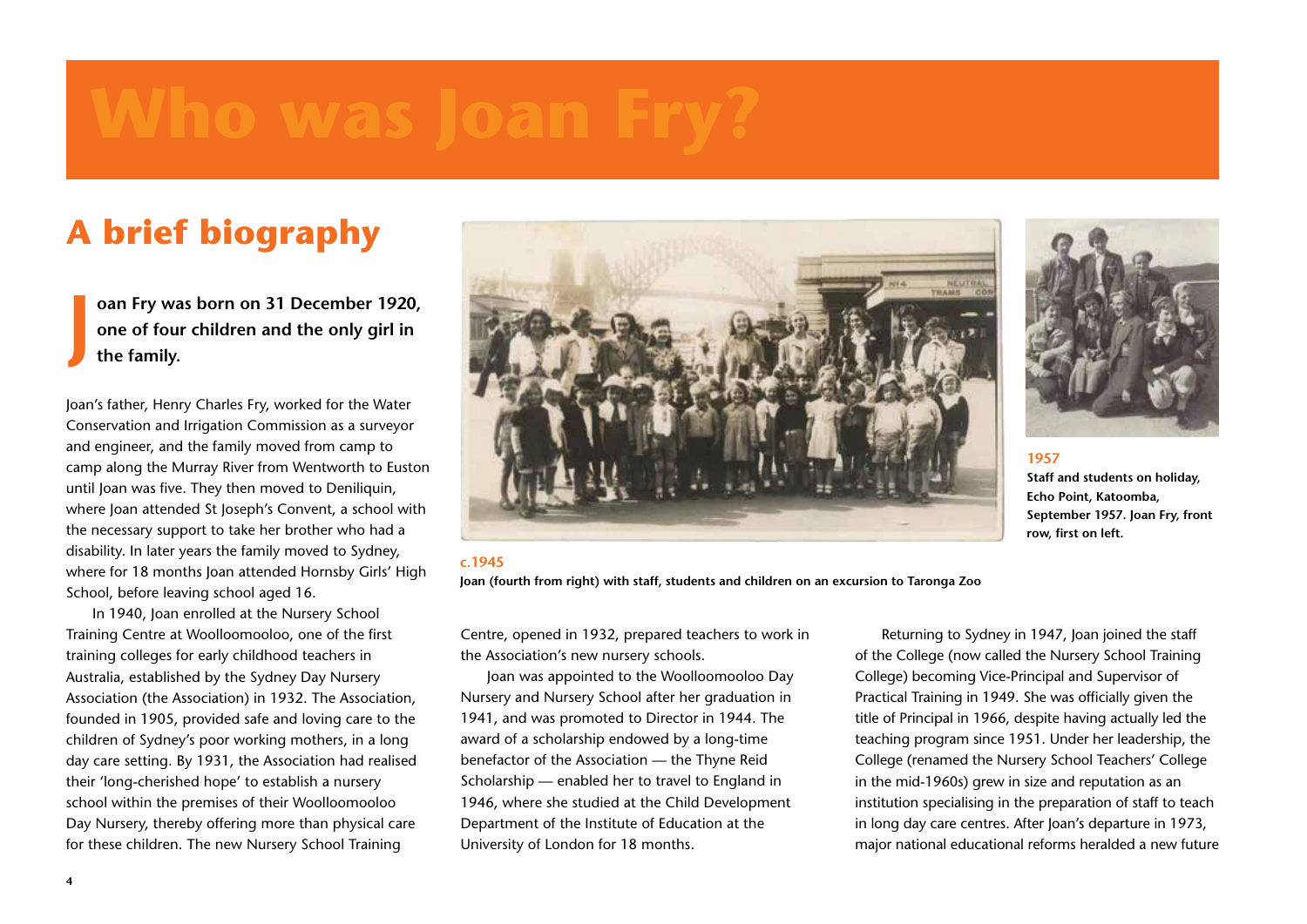

**Nursery School Training College 2nd Year report card for Joan Fry.**

for the College, and its management was passed to the Commonwealth Government. In 1981, the College amalgamated with the Sydney Kindergarten Teachers College to become the Institute of Early Childhood Studies (IECS). The renamed Institute of Early Childhood moved to Macquarie University in 1994, and continues to provide early childhood teacher education today.

Joan Fry resigned from the College in 1973 following an opportunity to chair the Australian Pre-schools Committee in Canberra, a Federal Government initiative to report on the state of early childhood education in Australia and future preschool needs of children in Australia. The goal was to recommend a model that

Joan's aunt, Mildred Muscio, was no stranger to the Nursery School Training Centre. A noted feminist, and one of the first female graduates from the University of Sydney, Mildred was President of the National Council of Women NSW and Federal President of the Council in the late 1920s/early 30s. She was also a founding member of the Board of Social Study and Training, set up by the University of Sydney in 1928 to train social workers. In 1931, the Board worked with the Sydney Day Nursery Association, providing professional input into their first nursery school training course. Mildred Muscio's signature in fact appears on the certificate issued to the first two students who received practical nursery school training. In the 1930s, Mildred Muscio was involved in a government Commission considering the payment of child endowment, where she put in a minority report recommending the payment of child endowment to mothers. Mildred Muscio was awarded the Order of the British Empire (OBE) in 1938.

Interestingly, the fact that Joan's aunt was associated with the early history of the Nursery School Training Centre appears to have played no part in Joan's decision in 1940 to study there, which instead Joan attributed to her desire to study psychology and learn more about people. But once enrolled, her aunt Mildred took responsibility for her niece's education and invited Joan to live with



**1882–1964 Mildred Muscio**  *Source: National Council of Women Western Australia*

her in Potts Point. Joan remained at the house after Mildred's death in 1964, leaving in 1973 to move to Canberra. Her aunt Mildred's commitment to social justice, shown in her work supporting the introduction of child endowment payment, was undoubtedly an inspiration and an example that Joan would follow throughout her professional life.

would provide all children with a year of preschool education. The Committee produced a report which was popularly known as the Fry Report. The recommendations of the report never came to fruition however, as the 1970s saw tumultuous debates and changes around the issue of child care for working parents. Despite this setback, Joan continued to occupy senior government policy roles until her retirement in 1982.

In 1980 Joan Fry was made a member of the Order of the British Empire — the same award that her aunt (Mildred Muscio) had received 42 years earlier — in recognition of her service to early childhood education. She retired in Canberra and lived there until her death in 2006, mourned by many who remembered her as a lifelong advocate for children and for the importance of quality early childhood education and care.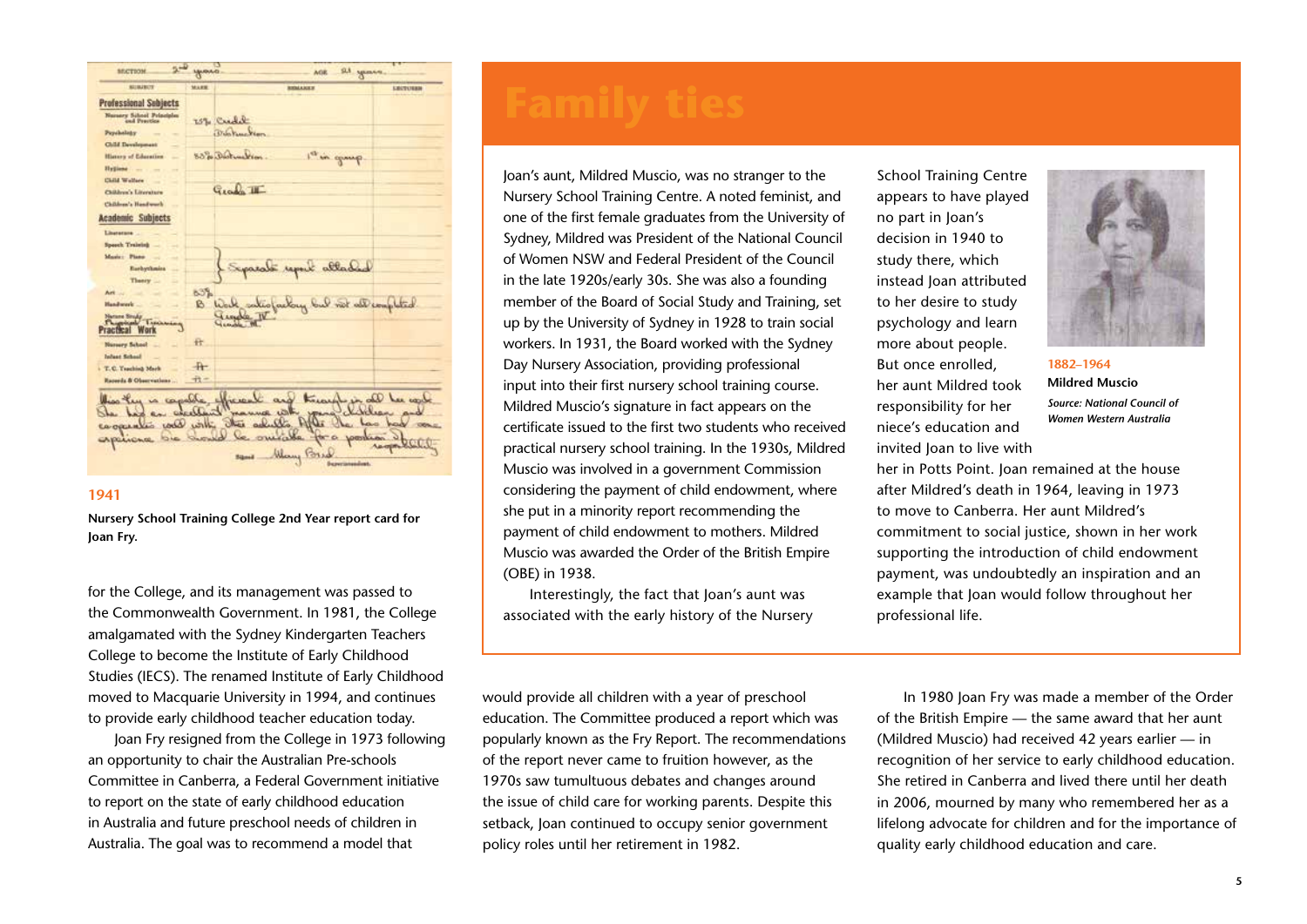# **SDN Children's Services**



**1905 Sydney Day Nursery Association opens the first day nursery for infants and babies in NSW at 126 Dowling Street, Woolloomooloo.**  *Source: City of Sydney Archives.*



**1931 Sydney Day Nursery Association opens the Woolloomooloo Nursery School, alongside its day nursery at the Welfare Centre for Mothers and Babies, at 208 Dowling Street, Woolloomooloo**



**1932 Sydney Day Nursery Association establishes the Nursery School Training Centre within the Woolloomooloo Nursery School**



# **Joan Fry**

#### **February 1940 to December 1941**

#### **Student at the Nursery School Training College, at Woolloomooloo**

#### **January 1942**

**Joins the teaching staff at SDN's Woolloomooloo Day Nursery and Nursery School**

#### **1944**

**Promoted to Director of the Woolloomooloo Day Nursery and Nursery School**

#### **1946 to 1947**

**Studies at the Child Development Department, Institute of Education, University of London**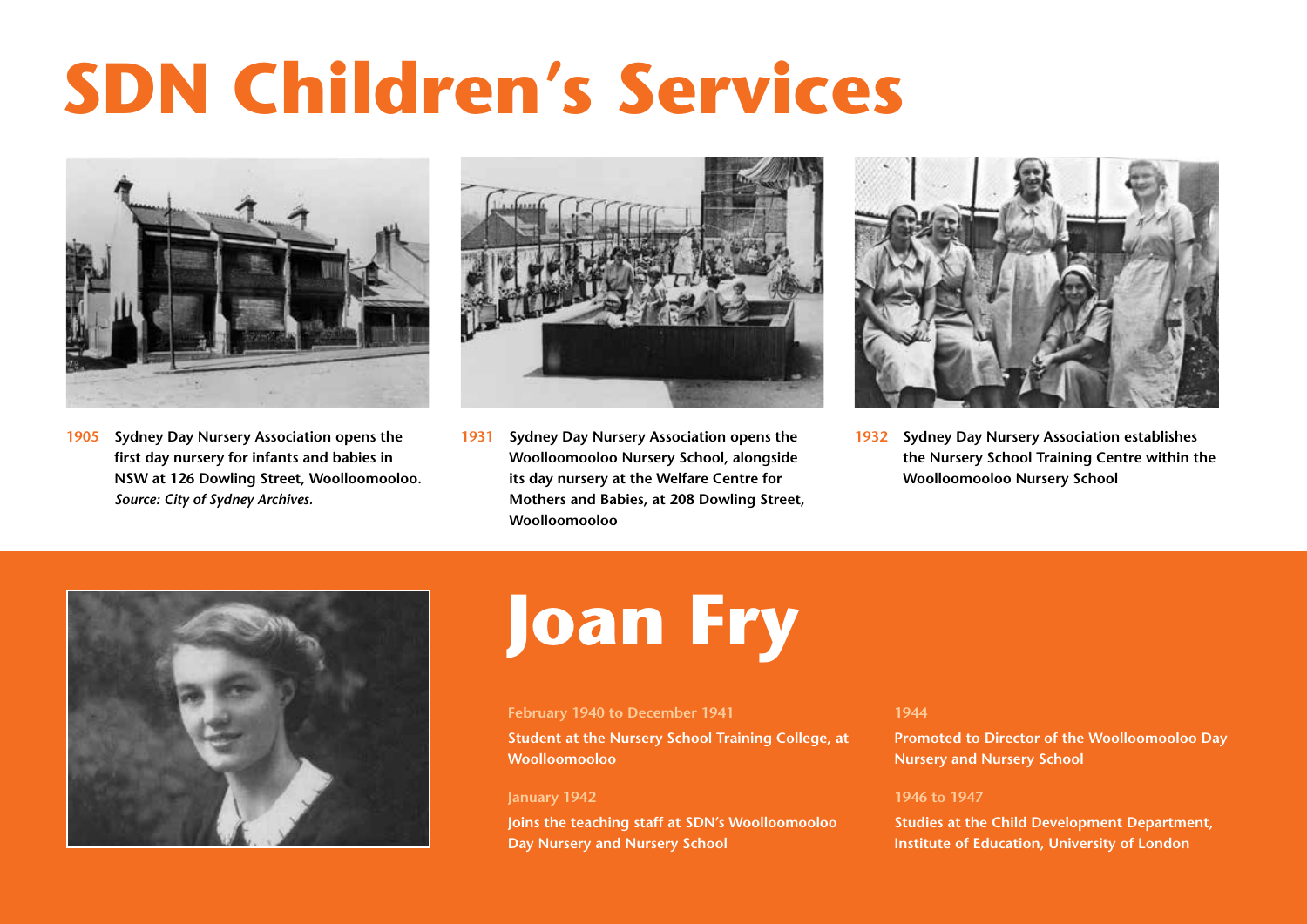

**1945 The Nursery School Training College moves to 'The Retreat' (above) at Burren Street, Newtown. The site is redeveloped and the new building opens in 1972**



**1975 Nursery School Teachers' College transfers management to the Commonwealth Government and becomes a College of Advanced Education**



**1994 Institute of Early Childhood moves to Macquarie University. (The College had amalgamated with the Sydney Kindergarten Teachers College to become the Institute of Early Childhood Studies in 1981)**

#### **February 1949**

**Appointed Vice-Principal and Supervisor of Practical Training, Nursery School Training College, Newtown**

#### **February 1951**

**Appointed Director of Pre-school Training, Nursery School Training College**

#### **1966**

**Appointed Principal, Nursery School Teachers' College**

#### **1973**

**Chair of the Australian Pre-schools Committee, Canberra**

#### **1980**

**Receives OBE for service to early childhood education**

#### **1982**

**Retires as a public servant in Canberra**





Numery School Teachers' College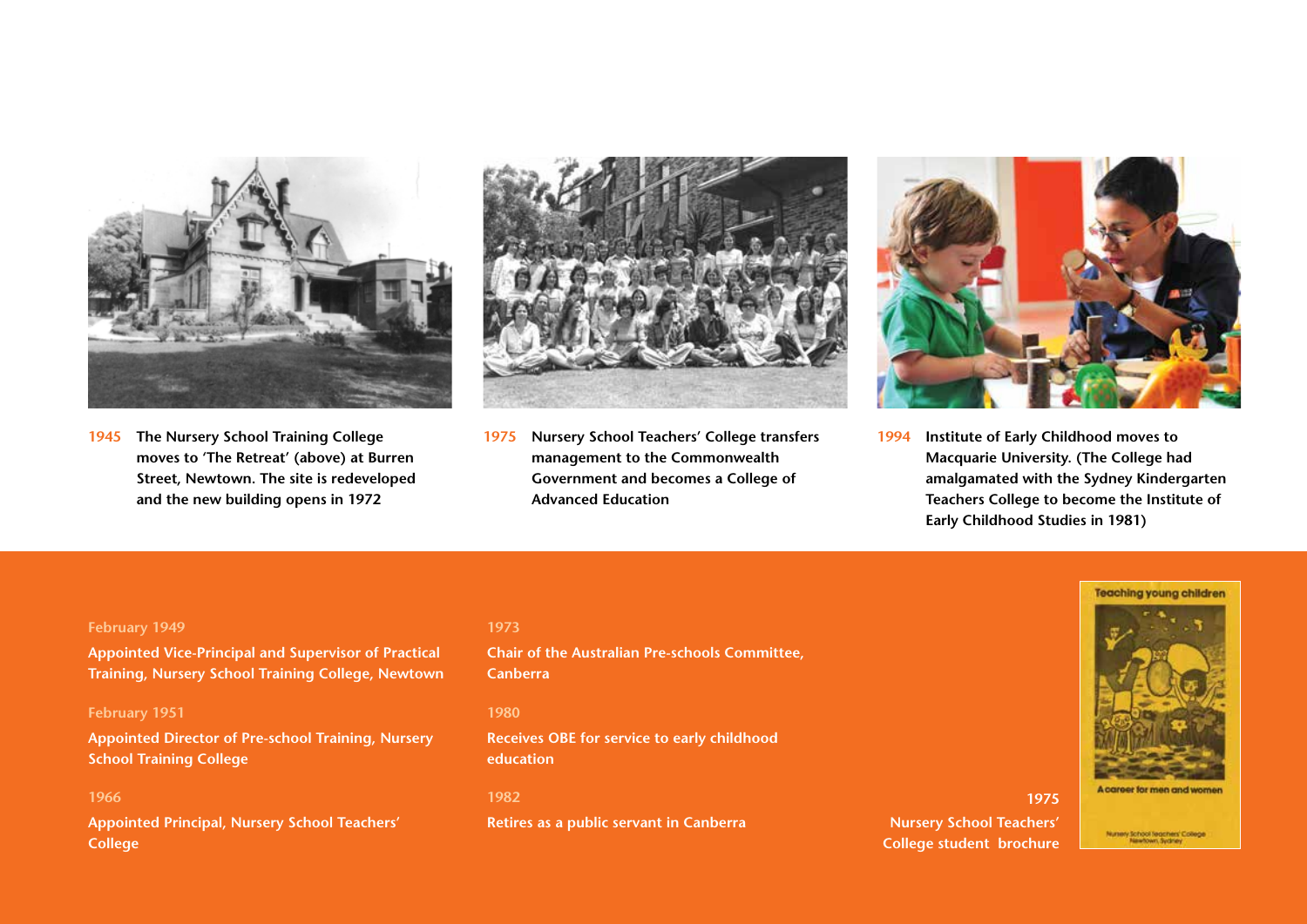## **The significance of Joan Fry: her example and her achievements**

## **A teacher who put the care into day care**

In 1941 Mary Bird, Principal of the Nursery School Training Centre, wrote the following in a report to the Sydney Day Nursery and Nursery Schools Association Executive Committee about second-year student Joan Fry:

I **[She] is capable, efficient and thorough in all her work. She has an excellent manner with young children and works well with other adults. After she has had some experience she should be suitable for a position of responsibility.**

Perceptive as she was, Mary Bird could hardly have foreseen how Joan's career would affirm the soundness of her judgement and exceed the expectations for this student's future expressed in those brief sentences.

When asked in her later years what she had learnt during a lifetime devoted to early childhood education and care, Joan replied:

for different **… the importance of the individual; the respect for people's way of life whether or not it is the same as mine; the respect for different beliefs, cultures, values, because unless** 

**individuals are respected, what we can do with them is very limited…**

**I still find people interesting and I'm still interested in what people do. I find it sometimes amusing, sometimes extraordinary, sometimes incredible; but I still find it interesting.** 

The origins of her curiosity and her respect for individuals, whatever their background, can be traced back to her childhood experiences. Though living with strict parents in isolated camps along the Murray River and then in a small country town, Joan and her brothers nevertheless mixed with children of all social classes. Observing these differences, Joan was intrigued by how different people were. Joan's father came from a highly intellectual family; his sisters and his brother were all Sydney University honours graduates or University medallists. However, it seems that he reacted against what he may have viewed as his family's overemphasis on the importance of academic achievement, choosing to work and earn an independent living rather than remain at home and pursue a career in academia.

Joan's father was a significant influence on Joan's life. Clearly a highly intelligent, independent thinker, he expected high standards of behaviour from his children and spent a great deal of time with them when not at work. He imparted to Joan the values she maintained throughout her life: the importance of persevering at a task once you had chosen to undertake it; that it was wrong to criticise or blame people for being who they are or doing something they can't help; and the need to observe closely what other people did and reflect on what it meant before embarking on a course of behaviour or action. He maintained that ignorance of facts was not a disgrace, but a failure to go on to search for reliable information was. He expected his children to back up what they said in an argument with evidence, and to check the sources of their information. While his own belief was that women should not go out to work, he expressed no opinion regarding Joan's future, allowing her the freedom to follow her own path.

In her reminiscences about her father, there are strong echoes of the plain speaking that was so characteristic of Joan throughout her life. Her father bequeathed to her a keen sense of humour, a great respect for learning and a belief that money should be one's servant and not one's God. This was, as she drily remarked, 'a prerequisite for anyone foolish enough to become a preschool teacher and then to work in child care!'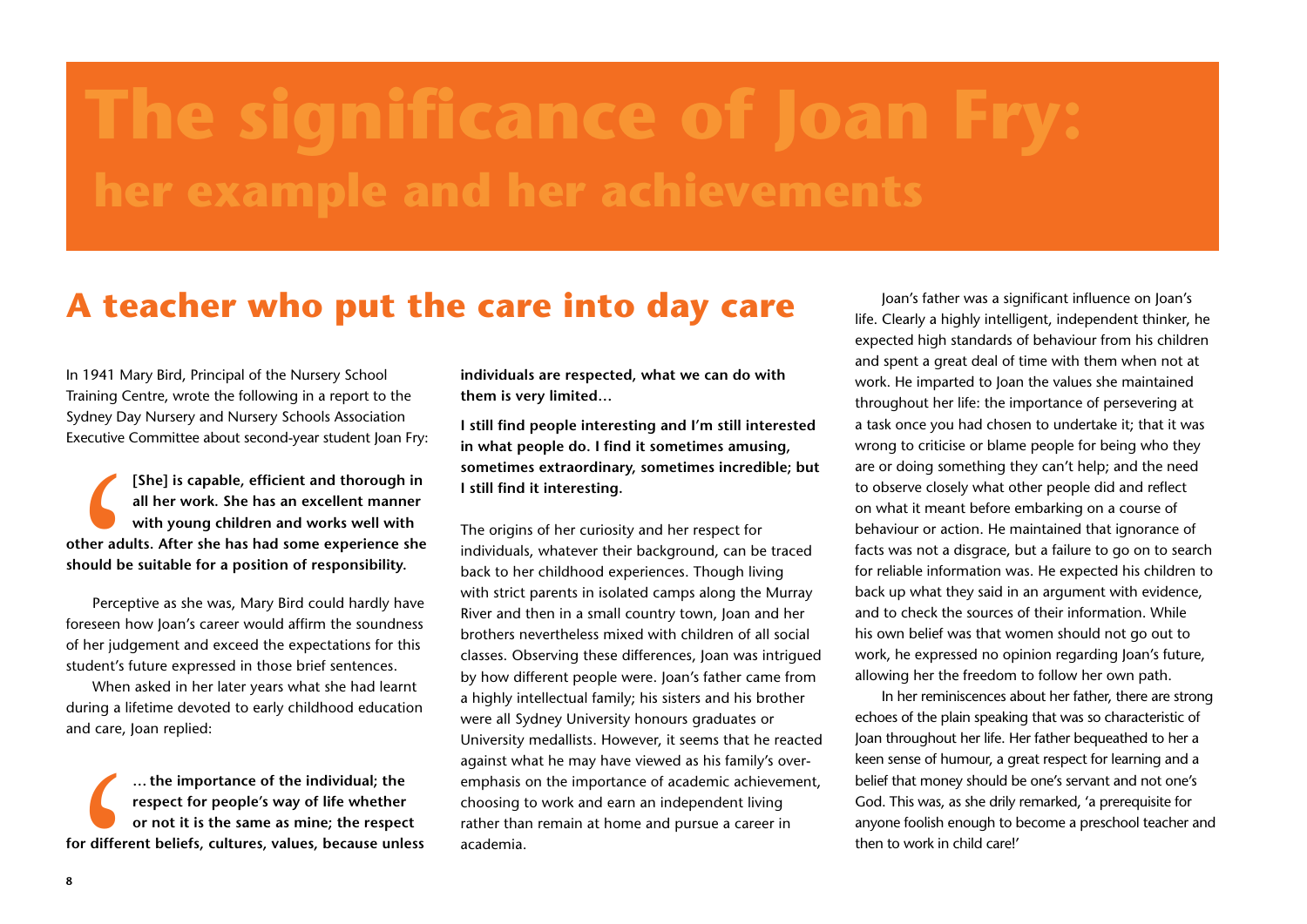Joan's propensity for keen observation, reflection on what she was learning through observing, and applying what she learnt in practice had a significant influence on her later teaching and administrative career. She realised that children learn through every experience and interaction, even when it is as simple and routine as being encouraged to go to sleep, learning to wash and dress themselves, being helpful to one another, being polite to teachers and other children. The long day in the child care centre was just as important a learning environment as the more formally structured preschool session.

As a teacher, then Director, at SDN's Woolloomooloo Day Nursery and Nursery School from 1942 to 1946, which involved caring for small children, meeting their families, and working within the local community, Joan experienced one of the most economically deprived neighbourhoods in Australia. This led to her sharp realisation of the negative effects of poverty on children's health, development and life chances, and a search for ways in which an educational program could counterbalance these effects and broaden the children's horizons.

<sup>1</sup><br>
with the p<br>
children an<br>
All the life of<br>
Thyne Reid<br>
by ship, ass<br>
lecturers of **We can only deal with these problems [families experiencing homelessness, drug addiction and unemployment], by dealing with the parents and supporting them when the children are young. Joan Fry, 1990**

All the life experiences following her award of the Thyne Reid Scholarship in 1946 — travelling to England by ship, associating in London with students and lecturers of different backgrounds and political ideals — provided Joan with more food for thought. Joan attended an advanced course in child development for teachers of young children at the Child Development Department of the Institute of Education, University



**Melanie Alexander Nursery School, c.1958, the NSTC's demonstration centre.** 

of London, a course founded in 1933 by Susan Isaacs, an important early name in the history of early childhood theory and practice. Isaacs was a member of the British Psychoanalytical Society, and the course content was heavily influenced by prominent theorists of a psychoanalytic bent, some of whom lectured at the Institute. Attendance at lectures — which meant listening to guest lecturers such as Donald Winnicott and John Bowlby, two of the most important theorists in the history of child development theory and research — stimulated Joan to appreciate the values of interpreting the behaviour of children from different theoretical points of view. The educational theories of A.S. Neill, which emphasised the concept of freedom in schools and respect for children's capacity to use this freedom constructively, were to influence the practices Joan implemented and later promoted in long day care centres back in Australia. She was also introduced to Jean Piaget's theories on the intellectual development of young children. She would bring to



**c.1960 Learning to tie shoelaces, Melanie Alexander Training College.**

bear all these theoretical perspectives when analysing possible meanings of children's behaviour and planning activities to further their development, in her subsequent career running the College.

In 1956, the Commonwealth Government invited Joan to go to Singapore as a Colombo Plan**<sup>1</sup>** consultant on early childhood education and the preparation of early childhood teachers. She later commented that '*working in Singapore broadened my whole view of children, of child-rearing, of the influence of culture on behaviour and expectations*'. Thus her first awareness as a young teacher of cultural differences in the Australian population associated with poverty and class was augmented by later insights gained from working in very different cultural settings.

**<sup>1</sup>** The Colombo Plan commenced in 1951. It was a cooperative venture by Commonwealth governments providing economic and social aid to countries in South and South East Asia. Through the scheme, Australia supported around 20,000 students from regional countries such as Vietnam, Singapore and Indonesia between 1952 and 1985.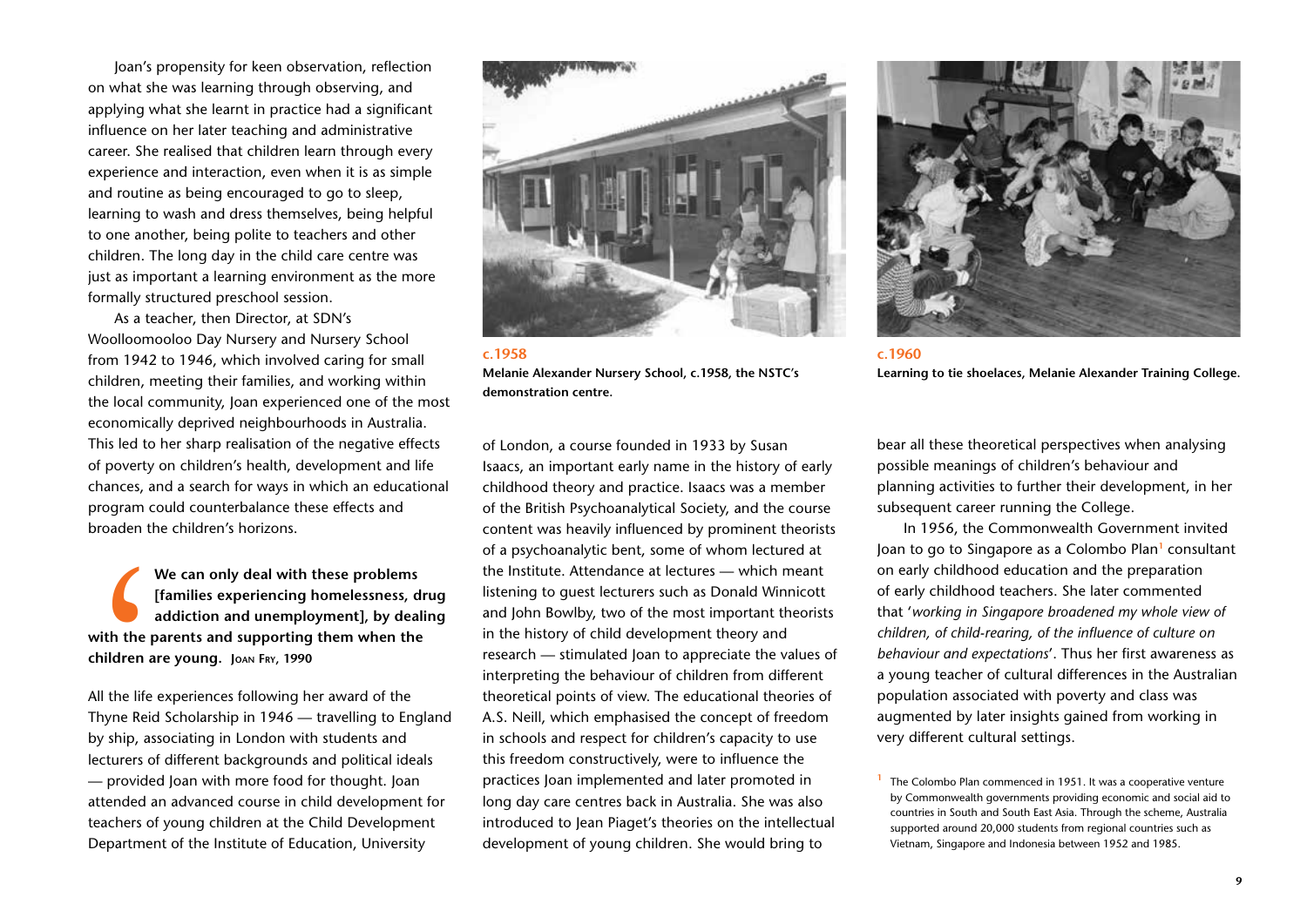

### **Establishing a demonstration nursery school**

**Learning begins at birth, it is continuous and takes place in all circumstances not only within a few hours of the day. Joan Fry**

<sup>1</sup> By the time she became Director of Pre-School Training at the Nursery School Training College in 1951, Joan wanted to create a model nursery school that would develop and demonstrate 'best practice' in early

childhood education and care. This vision became a reality with the purchase of a property adjoining the College in Burren Street, Newtown made possible by long-time benefactors Mr and Mrs Thyne Reid. Funded and operated by the Sydney Day Nursery and Nursery Schools Association, the Melanie Alexander Nursery School opened in 1957. Its name reflected the woman who had been instrumental in raising funds to purchase the original Burren Street property. Joan, along with

#### **1974**

**Photograph taken at the Melanie Alexander Nursery School for Health Commission of NSW brochure.** *Source: State Library NSW, GPO 2-47958*

Marion Taylor (*née* Steer), a College graduate and the first Director of 'Melanie' (as students called the centre), had spent months beforehand carefully planning the program, selecting, and sometimes making, furniture and equipment. The Melanie Alexander Nursery School was to be a 'centre of excellence', long before that term came into common use.

When Joan was a young teacher at the Woolloomooloo Day Nursery and Nursery School, classes were large (she had 25 four-year-olds). Routines and timetables were strictly followed, with activities timetabled so that younger children were outside when the older ones were inside, and vice versa.

Such practices were modified when Joan took charge of the teaching program. She observed that during periods of illness (measles epidemics, for example) when many children were away, and therefore the classes smaller and the teaching staff less stretched, the behaviour of the remaining children was much calmer. Based on this observation, Joan set the maximum class sizes for Melanie at 20 four-year-olds, 15 three-yearolds, and 10 two-year-olds. Children were able to move between rooms, going inside and outside as they liked, choosing activities that appealed to them, but in turn participating in group activities such as music and storytelling. Children were encouraged from an early age to be independent, for Joan had found that 'once they became independent you had more time to spend doing interesting things with them — they not only did it for themselves but they then helped other people'.

Children also chose from a varied and nutritious menu what they wanted to eat and how much at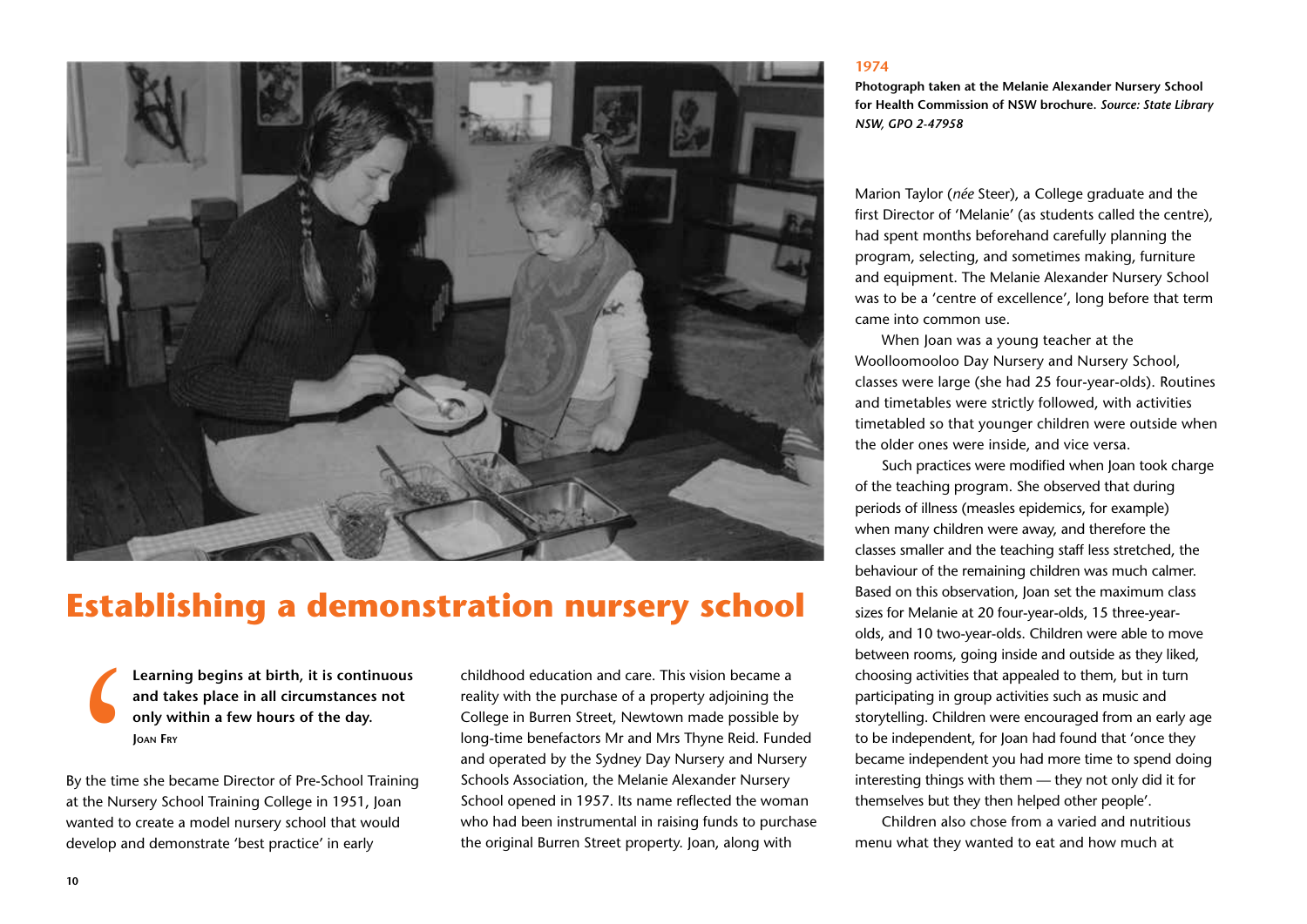

**c.1962** *Above***: Students observing a class at Melanie Alexander Nursery School**

#### **c.1975**

*Right***: The observation room at the Nursery School Teachers' College**

mealtimes. Joan was conscious of the importance of nutrition after working with impoverished families, for whom food was often so scarce that the Association had a policy of supplying two-thirds of a child's daily food requirement in their centres. She initiated collaboration with the Health Commission of NSW which led to the 1976 publication of *A guide to meal planning in preschool centres*. Written with support and input from the then Director of Melanie Alexander Nursery School, Maria Byron, this publication was adopted in all centres run by the Sydney Day Nursery and Nursery Schools Association, as well as local council child care facilities. Children also learnt to be well-mannered in the rituals of serving, eating, conversing quietly, and clearing away at tables.



The link between the Nursery School Teachers' College and the Melanie Alexander Nursery School became a vital element in the teacher training program. There was an observation room at the college with a viewing window where College students could go at any time to observe the children at play. Student tutorial groups might also observe a group activity, then discuss what had occurred. Observing children, recording observations, discussing them with Joan in classes and tutorials, applying what had been learned in planning and preparing lessons during practice teaching — the integration of learning with teaching across the Melanie Alexander Nursery School and the College program was complete.

Every morning, unless she had an early meeting, Joan would go into Melanie to keep in touch with the

staff and observe the children; for she realised that you could always learn about children and enrich your understanding of them through careful observation. She loved and valued the centre, hoping it would be a prototype for future centres. Certainly the significance of the innovative teaching program at Melanie was widely recognised; Marion Taylor remembered that 'visitors were constantly coming in', from all over Australia and from the Asia Pacific region.

Joan always taught the child development course. Many of Joan's stories were based on her observations of her niece and nephew, whom she visited frequently. Through her continuing contact with them, and the children at Melanie, Joan kept in touch with the realities of children's personalities and behaviour, in effect testing,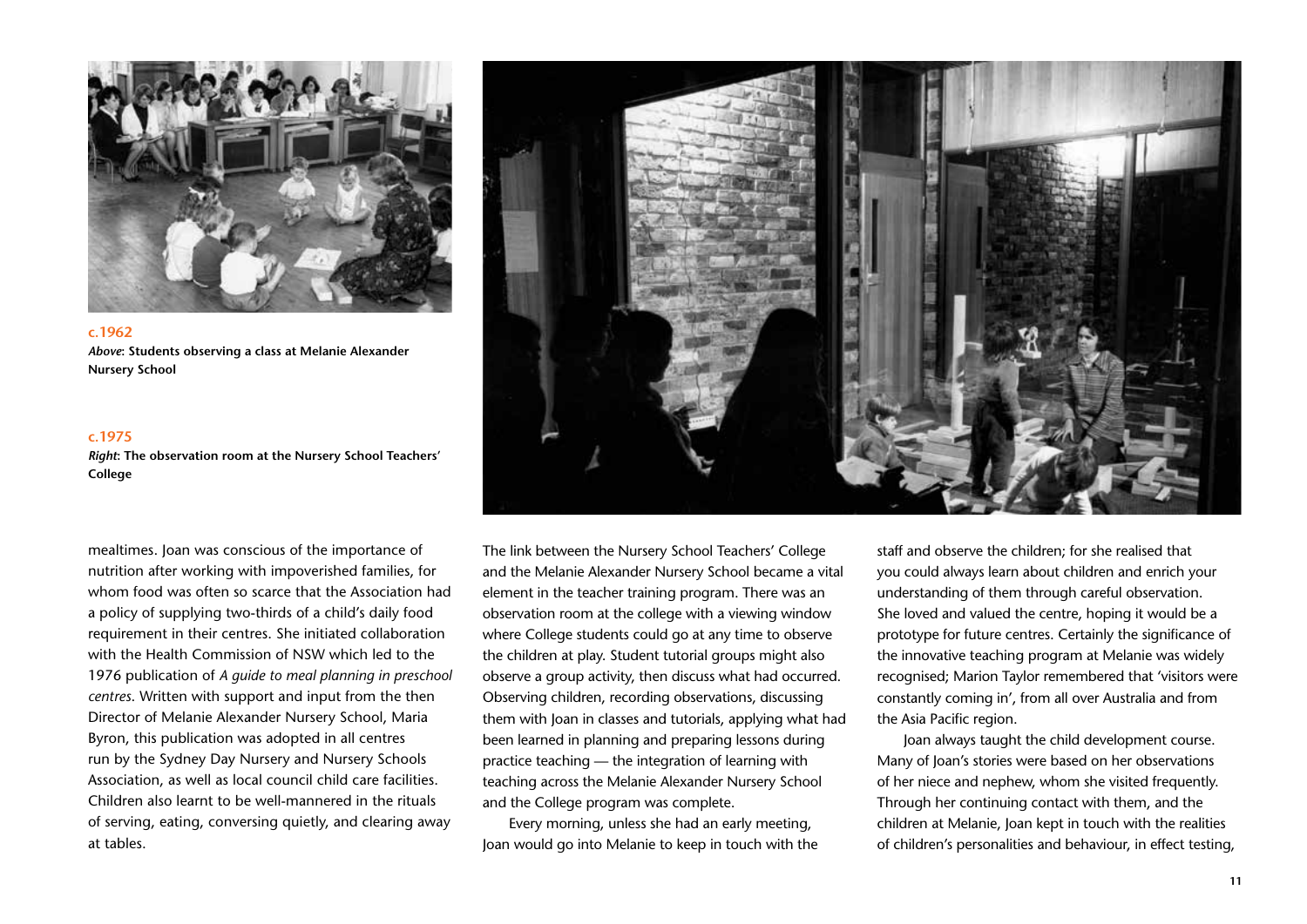validating and deepening the understanding of children that she had gained through teaching, observation, theory and reading.

W<br>
and had in<br>
stayed with<br>
HEATHER McC,<br>
In her valed<br>
child care, J<br>
and care in **… her lectures consisted of the most wonderful stories of children she had known and worked with. She was a gifted storyteller and had insights into children's behaviour that have stayed with me all my life.** 

**Heather McCalman (***née* **Minty), NSTC student, 1974**

In her valedictory speech after working for 50 years in child care, Joan lamented that early childhood education and care in Australia still ranked low on the list of priorities for Australians. She considered there were two main reasons for this: money — a reluctance on the part of both parents and governments to commit the funding needed for quality child care; and, more fundamentally, that 'children don't really count much in Australian society… there are a great many other things which are [considered] more important.' Joan summed up changes during her lifetime:

The assumed the supplement of the supplement of the supplement of the substitution of the chall of the chall of the chall of the chall of the chall of the chall of the chall of the chall of the chall of the chall of the ch **The care and education of young children as a community responsibility developed in what was called the century of the Child. It has now passed through the decade of Woman, the supremacy of the Social Scientist and the social workers and is now influenced primarily by the Era of the Economists.**

From the successes at Melanie Alexander Nursery School, to the challenges she faced in her later career in Canberra, throughout her life Joan remained an effective, tireless and passionate advocate for children.

## **Respect for students**

When she began teaching at the Nursery School Training College in 1947, Joan applied the same principles and practices that had shaped her work with children, when dealing with her students. She believed that if you expect teachers to treat children as individuals and respect their individual differences, you have to do the same with students. So, just as she had introduced greater freedom for children in the Association's nursery schools, Joan sought to introduce similar freedoms — along with responsibility — for students in the teaching program. She thought of doing away with exams, but soon found that students wouldn't study if there was no exam on which to be assessed. She then introduced untimed exams for the subjects she taught — at various times she taught children's literature, history of education, handwork, education and child development — because 'I was interested in what students knew, not what they could write within three hours'. Others lecturers did not follow her example, but Joan stood firm with her belief that 'we have too many restrictions on the way in which we expect people to present information to us'.

<sup>Y</sup><br>
P<br>
with young<br>
Joan Fry, ANN<br>
Association, 19<br>
Joan als<br>
into the Co<br>
in a studen **You must be physically strong, tolerant, patient and cheerful. A sense of humour helps too if you want to spend your life with young children.**

**Joan Fry***, Annual Report of the Sydney Day Nursery and Nursery Schools Association,* **1967**

Joan also introduced selection procedures for entry into the College program which she believed resulted in a student body that was open to, and accepting of, differences related to social class and background —



#### **c.1975**

**Music and movement class, new Nursery School Teachers' College building**

attitudes which were at the heart of her philosophy of early childhood education and care. Certainly comments by students suggest that they absorbed and reflected the attitudes and values she expressed and exemplified:

I **Joan was always fair and firm, students were treated with respect and sensitivity, and respect was always expected from them to all staff members.** 

**Chris Smith (***née* **Towner), NSTC student 1953–55**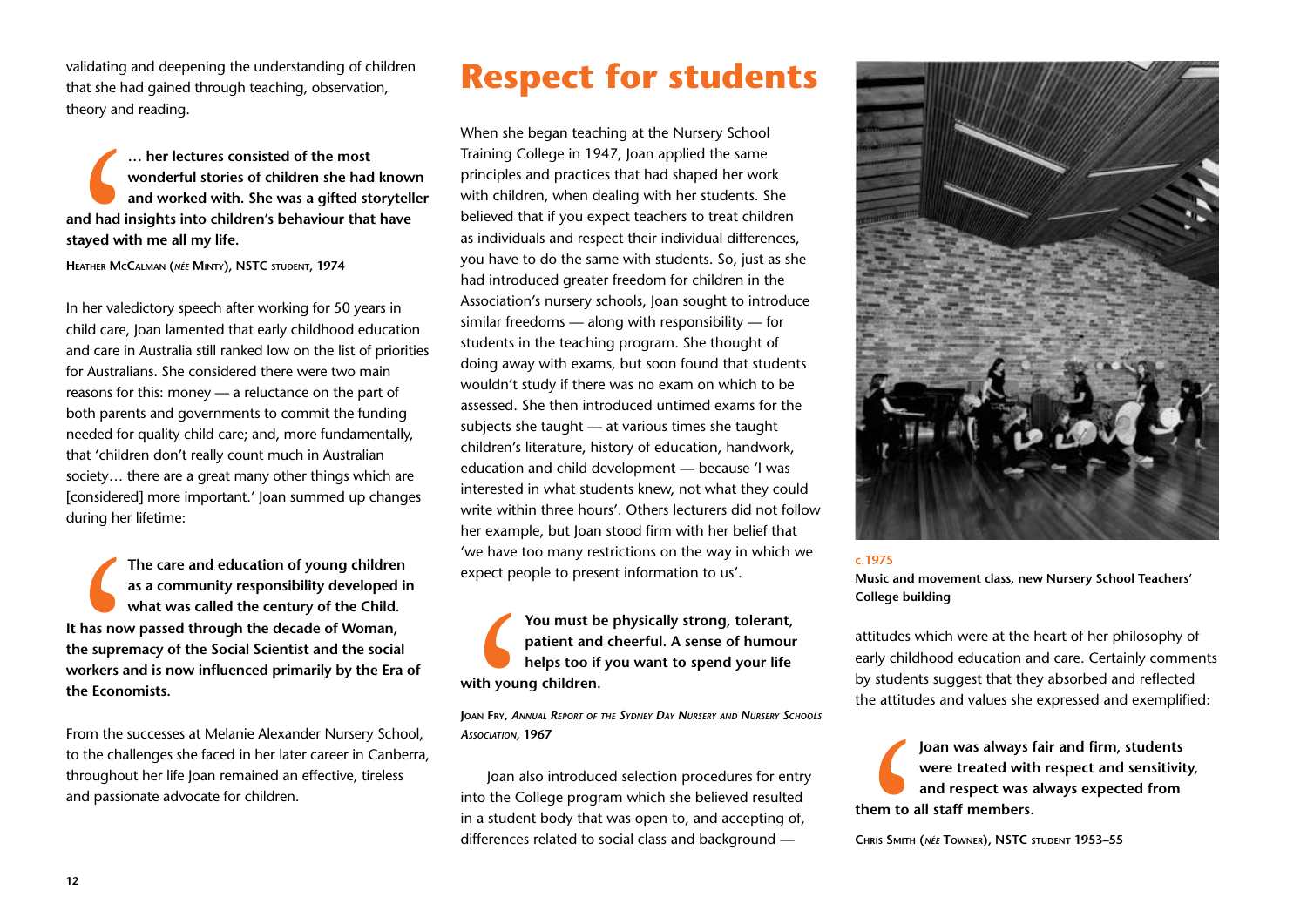## **A passionate advocate for the early childhood sector**

Joan became aware early on that the status of those who worked in child care was generally held in low esteem. Having first encountered this view while studying in England, Joan recognised it in Australia too. She deplored the fact that the early Nursery School Training Centre Diploma was deemed inferior and likewise nursery school teachers viewed less favourably than their preschool and kindergarten counterparts.

Being ever the practical person whose duty it was, if she saw a wrong, to try to right it, Joan decided it was up to her to spread the message about the importance of early childhood education and care.

<sup>1</sup><br>
widesprea<br>
working m<br>
children an<br>
education.<br>
who had s<br>
or psychol<br>
these child **I felt it was important to get to the wider community to be a spokesman for child care. There seemed to be a widespread notion that somehow children of working mothers were different from other people's children and didn't need such high quality care and education… I couldn't understand why anybody who had studied education or child development or psychology could really believe that the needs of these children were any different from the needs of other children, except that they were greater, and they needed more, not less, in terms of quality… There [also] seemed to be an unspoken, even unconscious belief that anyone who worked socalled factory hours (as day care teachers did) must be inferior to those who kept more conventional office hours.** 

**Joan Fry**

#### **1956**

**Joan Fry at the Nursery School Training College, Burren Street, Newtown. 1956.** *Source: National Archives of Australia: A1501, A467/1*

Joan was an excellent communicator, both as a speaker and in print. The plainness and clarity of her language, the complete absence of any academic jargon on the one hand, or 'talking down' to her audience or readership on the other, meant that she was in high demand as a speaker and was frequently interviewed for articles in newspapers and magazines. Joan was modest about this: 'If people wanted to know anything about child care they came to me because I was the only professional person working in the field and all the kindergarten people just said [is] it shouldn't be done'.

A list of Joan's speaking engagements during the 1960s and 1970s shows how widely she travelled and the diversity of her audience — business and professional women, graduates, preschool parents — at whose meetings and conferences she was the guest speaker. Especially notable is the number of occasions on which she went to country towns all over New South Wales, from Wodonga to Broken Hill, addressing the New South Wales Country Preschool Association annual conventions and seminars. No doubt, having lived in the country for so much of her early life, she had a special appreciation of the difficulties and needs of families and children who lived far from the large centres of population. She was also on the ABC Kindergarten of the Air Advisory Council. **<sup>2</sup>**



In all these presentations, Joan clearly articulated two main messages:

- that the nurturing of young children's intellectual, social and emotional development through high quality early childhood education was of the utmost importance
- that women were entering the paid workforce in ▶ increasing numbers, and their children are entitled to the highest quality of care and preschool education, no less than children of mothers who are free to care for their own children.

From the time when she was studying at the Child Development Department at the University of London, opportunities to encounter a still wider world began

**<sup>2</sup>** An extremely popular morning radio program designed expressly for preschool aged children. Heather Gell, the NSTC eurhythmics teacher, with whom Joan worked closely, was also instrumental in establishing the program. Dalcroze Eurhythmics was a method of teaching music. It taught musical expression through movement.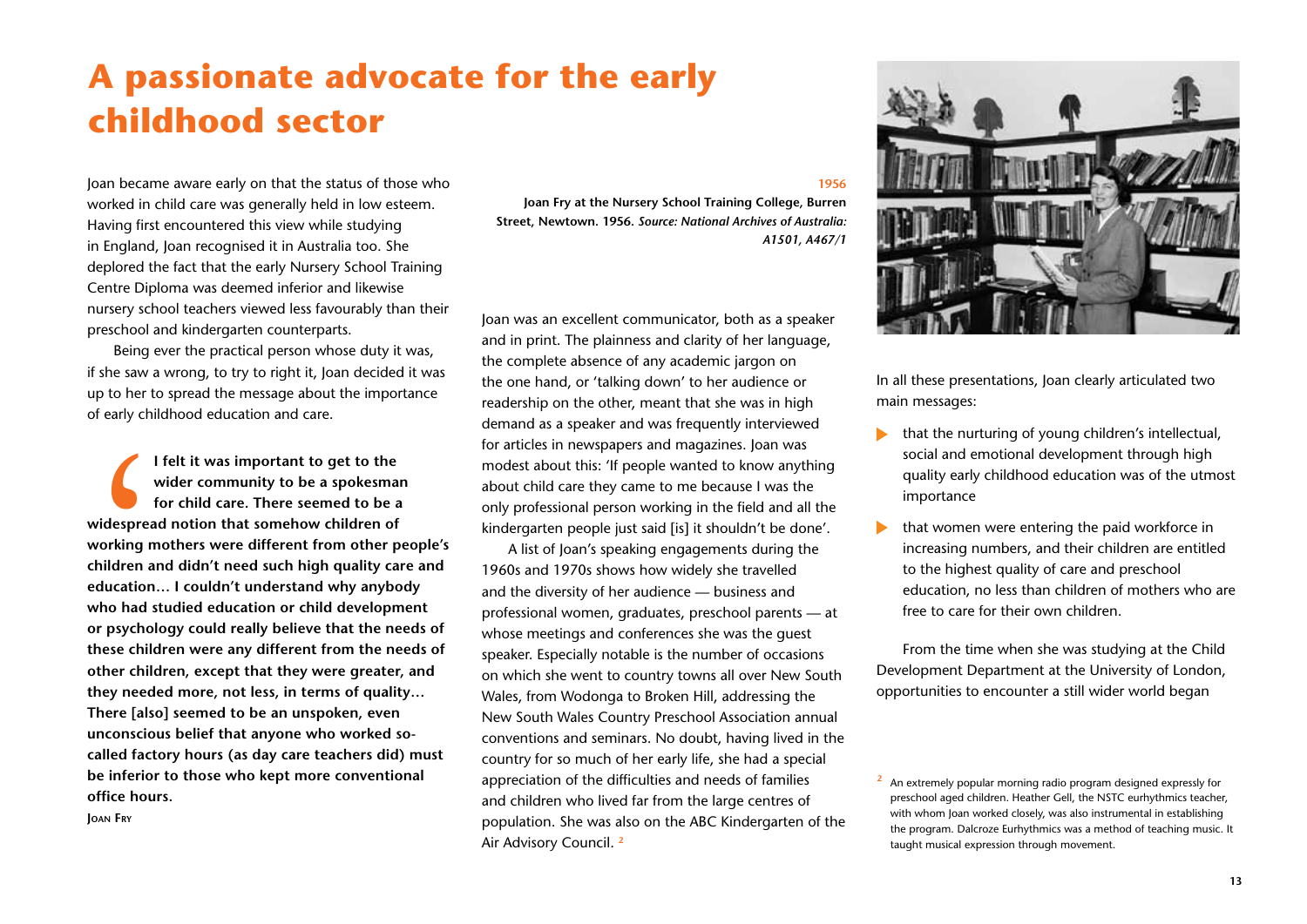

**Joan Fry at the Nursery School Training College, Burren Street, Newtown.** *Source: National Archives of Australia: A1501, A467/2*

to present themselves to Joan. At various times in her career she represented Australia, acted as a consultant or liaised with overseas government and non-government organisations working in the field of early childhood education and care.

During 1946, and again in 1964, Joan was asked at the last minute to represent Australia at OMEP **<sup>3</sup>**

conferences in Paris and Stockholm. In 1958 she prepared a report for the Commonwealth Department of External Affairs on her work the previous year as a Colombo Plan consultant to the Singapore Government on early childhood education and care.

In the 1970s, during her time working for the Australian government as a policy advisor on early childhood education, Joan attended UNESCO and OECD meetings in Europe, Bangkok and Sri Lanka. During this period she also visited Aboriginal early childhood services in the Northern Territory, and engaged with local communities there.

|          |  | tinerary was as follows: |                                                                                                                                                                                                            |
|----------|--|--------------------------|------------------------------------------------------------------------------------------------------------------------------------------------------------------------------------------------------------|
| lune 9   |  |                          | Arrive in Darwin - TAA Flight 24 HTA 14.50.<br>5.00 p.m. A.A.E.C.E. Public Neeting. Rapid Creek Pre-school.<br>Topic: The Role of the Parent in the Development<br>of Children's Services.                 |
| Turse 10 |  |                          | 8.30 a.m. Discussion with Dr Bedle.<br>9.00 a.m. Discussion with Head Office personnel -<br>P.E.A.'s, Billegal Advisers, Pre-chhool Advisers.<br>10.30 a.m. Travel to Batchelor - ATEC students and staff. |
|          |  |                          |                                                                                                                                                                                                            |
| June 11  |  |                          | Trip to Nandorah.                                                                                                                                                                                          |
|          |  |                          | June 13 10.00 a.m. Discussion re BIE Courses,<br>Darwin Community College.                                                                                                                                 |
|          |  |                          | Travel to Groote Eylandt with L. Wills - MOL Flight 484<br>ED 15.15 EDA 17.20.                                                                                                                             |
| June 19  |  |                          | a.m. Visit to Angunuga Pre-school.<br>p.m. Inservice meeting with staffs from Angurugu,<br>Alyangala and Usbakasha pre-schools/schools.                                                                    |
|          |  |                          | 8.00 p.m. Address a Parents Meeting on the Role of Harly<br>Education.                                                                                                                                     |

#### **1977**

**Itinerary of Joan Fry's Northern Territory visit to Aboriginal early childhood services, as Assistant Secretary, Education Planning Group (Commonwealth Government)**

A<br>
n<br>
whom edu<br>
education<br>
Joan Fry, 197<br>
The frequency<br>
Australia or<br>
her compate **Aboriginal children, like any other children, must be seen as individuals with a past, a present and a future, individuals with whom education began at birth and for whom education has been continuous.**

**Joan Fry, 1971**

The frequency with which Joan was asked to represent Australia on these international bodies is testimony to her competence, passion and ability to work in a global context.

**<sup>3</sup>** OMEP, *Organisation Mondiale Pour L'Education Prescolaire* (World Organization for Early Childhood Education), is an international, nongovernmental and non-profit organisation concerned with all aspects of early childhood education and care, formed in 1948 and still in operation today. Joan attended their preliminary meeting in Paris in 1946, which led to the establishment of the organisation.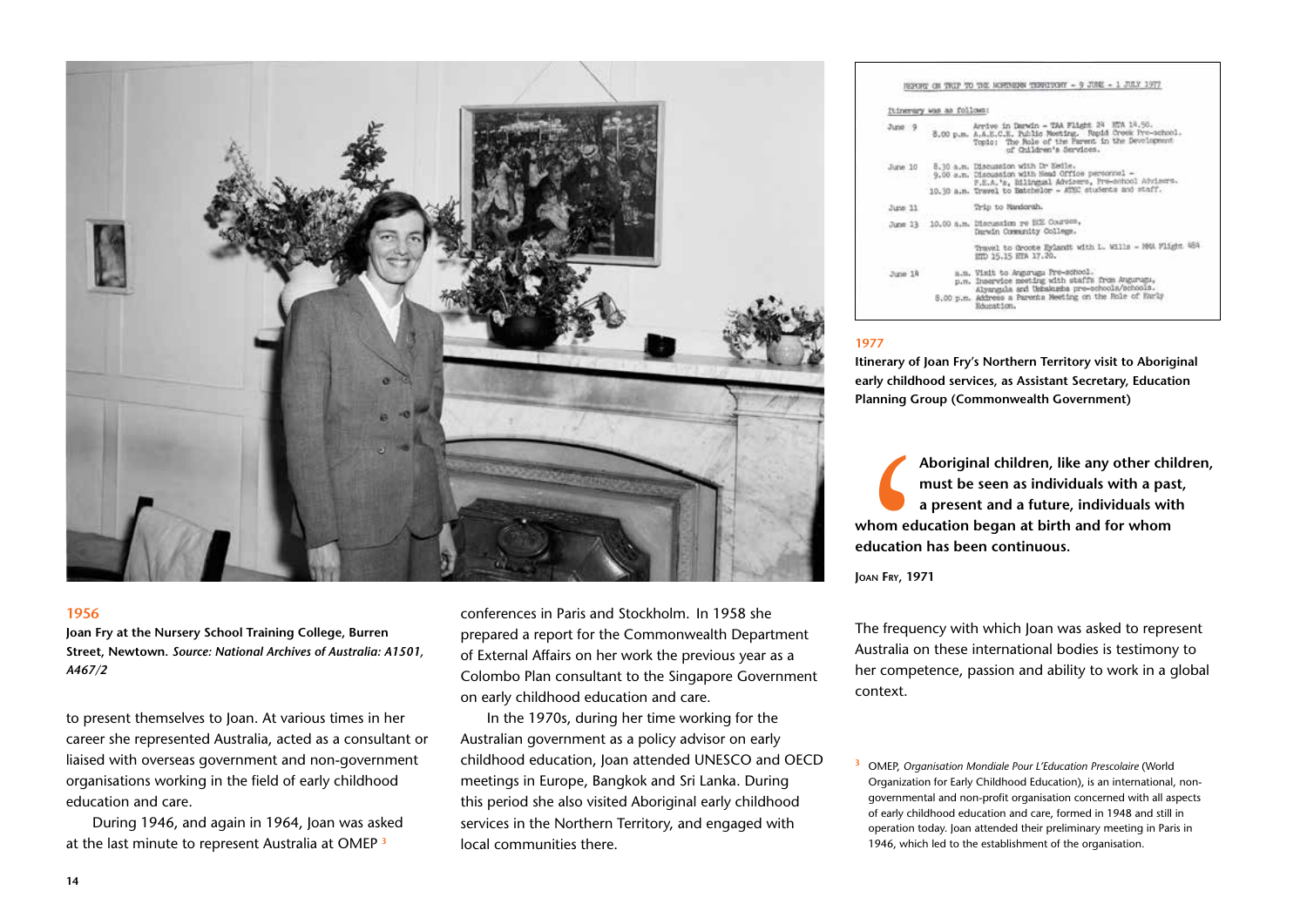### **Political effectiveness**

**It's no use asking (too little), you may as well ask for a lot.**

**Prime Minister Gorton to Joan Fry, 1970**

It<br>
w<br>
P<br>
If we take t<br>
sense — of<br>
course of a<br>
came abou<br>
staff', as she If we take the meaning of 'political' in its most general sense — of influencing people to adopt a particular course of action — then Joan's first political success came about when she was just a 'mere paid member of staff', as she herself described it, at the Woolloomooloo Day Nursery and Nursery School in the early 1940s. At this point in her career her political effectiveness was undoubtedly thanks to her father's connections to many politicians via his work. Through her father's contacts, Joan met with the NSW Minister for Labour and Industry and Social Welfare, Hamilton Knight, whereupon the government's subsidy to the Sydney Day Nursery and Nursery Schools Association was increased on condition that the extra money was paid to staff (low staff wages being the issue of concern). While thereafter distancing herself from party politics, Joan used charm, persistence and the shrewd use of professional and political encounters and connections to advance the causes to which she was so intensely committed.

These qualities were evident when she succeeded in convincing the Association's Nursery School Committees to introduce a more balanced diet and change staffing arrangements so that teachers worked overlapping shifts; both against enormous resistance from those who wanted to keep doing what they had always done. Joan approached the President of each Centre Committee, asking them to have a trial period of this new system. It took years in some cases, but eventually she was able to get these policies



#### **c.1972**

**New building, Nursery School Teachers' College**

implemented across the services, resulting in enormous improvements in terms of satisfaction of parents, better management, and the behaviour of children in centres. Sometimes she worked behind the scenes and indirectly to get policy improvements implemented; patience and persistence were the key requirements.

Professionally, Joan was active from the 1950s onwards as a participant and guest speaker at conferences on early childhood education, health and development held in various states of the Commonwealth; her ambition to gain respect and recognition for child care as integral to and equal in value to the early childhood education provided in preschools and kindergartens. Representing the College at meetings of the Australian Pre-school Association **<sup>4</sup>** (APA) and organising the APA's triennial conference at the NSTC, Joan gradually reduced prejudice and raised the status of the College and its graduates within the early childhood teaching profession. She continued to represent the College and the APA throughout the 1960s.

**<sup>4</sup>** The Australian Pre-School Association, previously named the Australian Association for Pre-School Child Development, was established in 1938. A national association, it lobbies for the advancement of pre-school development. It operates today as Early Childhood Australia, advocating for young children, their families and those in the early childhood field.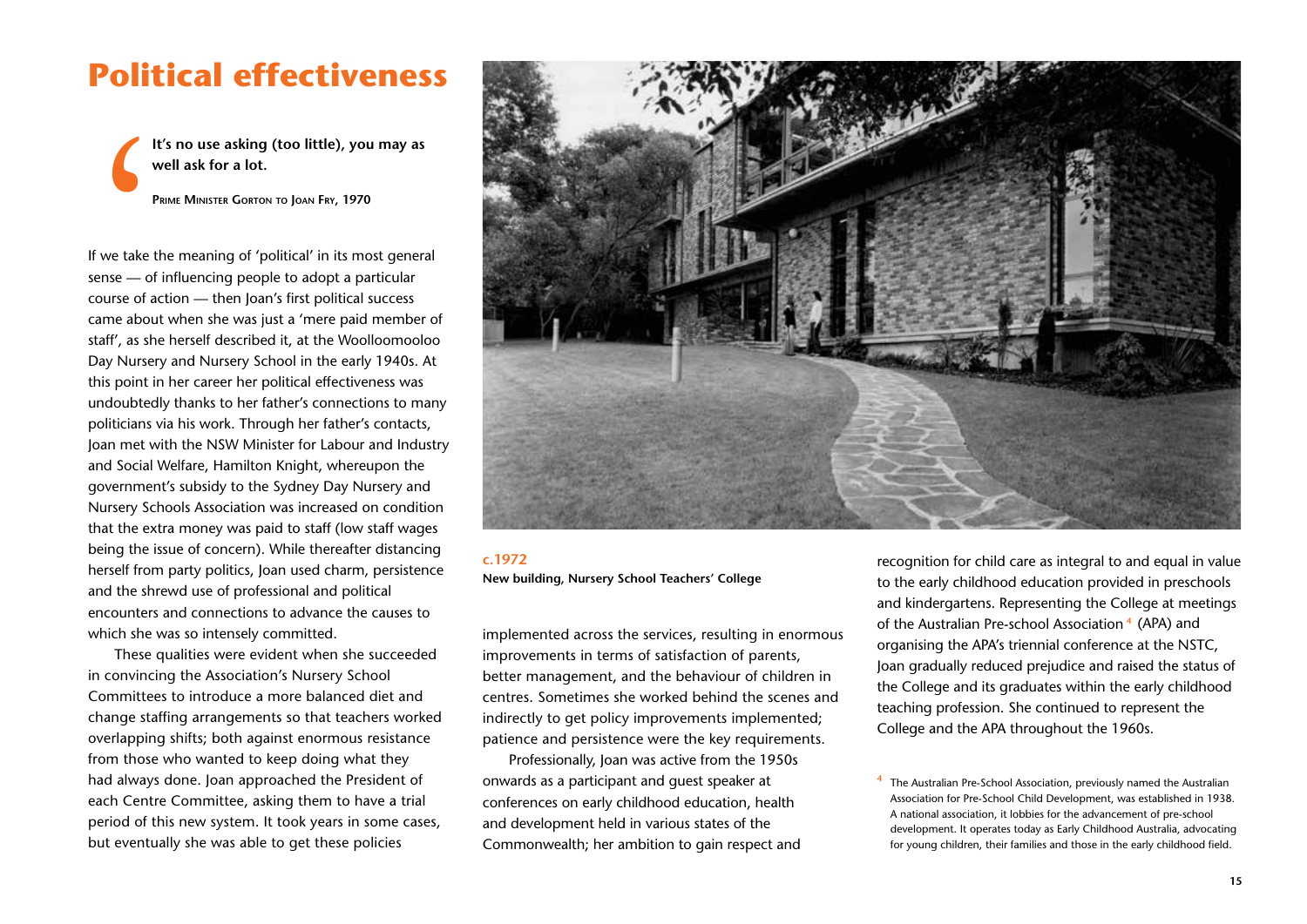In 1965, APA representatives from all the States agreed that there was a need for more facilities for training preschool teachers. The APA applied for assistance from the Federal Government for funding to enable this. At this time Joan was pressing home the message that more women were going into paid work, more child care was needed, and therefore more teachers needed to be trained. Child care was becoming more prominent as a political issue, and articles about the need for preschool and day care services appeared in the media almost every week, due in no small measure to Joan's advocacy.

Joan happened to encounter John Gorton, then the Federal Government Minister for Education (and later Prime Minister) at a function where, as guest speaker, he spoke about the funding of tertiary institutions. She asked him why, since the Commonwealth employed more preschool teachers per head of population than any other state or territory, his government did not fund preschool colleges, instead relying on private institutions, inadequately funded, to provide their teachers. Intrigued by her questioning, Minister Gorton approached Joan at supper and asked her to write to him with more information about this issue.

Joan then let the other States and preschool colleges know about this conversation, and Gorton was invited to the next meeting of the APA, where he told members to write to him and let him know what they wanted. After some more political manoeuvring, the Commonwealth Government in 1968 approved capital grants for preschool colleges to double their intake of trainees. This was the first time the Commonwealth funded independent colleges and took an interest in preschool education.

With funds from this capital grant, the old stone building known as The Retreat, that had housed the College at Burren Street since 1945, was demolished to make way for a new building. Joan Fry worked with the architect to design a campus purpose-built for

the delivery of a first-rate preschool teacher education program. The new building was opened in 1972 by the then Minister for Education, Malcolm Fraser.

In the same year, 1972, the *Child Care Act*, proposing the first large-scale Commonwealth investment in child care, was introduced into Parliament. Joan was invited by the recently-elected Whitlam Labor government to chair a new committee whose purpose was to report on the education and care of young children in Australia. The final report would set out the steps necessary to implement the government's then policy of providing preschool education for all children in Australia at the same level as was provided in Canberra, as well as child care for children in need.

Joan consequently resigned as Principal of the College and moved to Canberra, where she would spend the rest of her working life and her retirement. As Chair of the new Australian Pre-schools Committee, she worked well with the then Education Minister, Kim Beazley Senior, for whom she had a high regard (which seems to have been mutual). She also had a good working relationship with John Carrick, the Minister for Education in the Fraser government which succeeded Labor in 1975. She described Beazley and Carrick as both 'magnificent men'; her regard for them was inspired by their personal qualities and their power to change things for the better, not party political allegiance.

*Care and education of young children: report of the Australian Pre-schools Committee* was published in November 1973 and became popularly known as the Fry Report. But the political landscape had changed. Advocates of child care funding for working parents now had the ear of the Labor government and condemned the Fry Report for its focus on preschool education, when they saw the provision of universal child care as a more urgent and important goal. Joan protested that the Committee had only been following the terms of reference given to it by the government

in framing its recommendations; but ultimately the Fry Report was shelved and the Australian Pre-schools Committee was dissolved.

Joan continued to work in the Commonwealth public service as Assistant Secretary to the Education Planning Group, which was responsible for policy development, and met regularly with heads of all sections of the Department of Education.

She was also consultant to the government on early childhood education and acted as the Ethnic Liaison Officer within the Commonwealth Education Department. She sat on all committees associated with Aboriginal preschool programs, visiting the Northern Territory.

<sup>1</sup><br>
a<br>
the Aborig<br>
[governme<br>
culturally a<br>
She was als<br>
she was rec<br>
Similarly, as **I was able to look at preschool education from a European point of view but also from a cultural point of view of the Aborigines and to recommend that they [governments] do something which was more culturally applicable… Joan Fry**

She was also responsible for the Women's Unit, where she was required to vet programs related to women. Similarly, as the Ethnic Liaison Officer she was required to look at policies associated with migrants, preparing a number of reports on their educational needs. Though these were not her primary areas of expertise, Joan tackled these new tasks with her usual thoroughness and common sense until government cutbacks led to her retirement in 1982.

It is testimony to Joan's attributes and skills — her humour and charm, her capacity for hard work and her practical intelligence, her understanding of people and her easy rapport with them — that she worked so well with so many people from many diverse backgrounds, nationalities and cultures, over such a long period.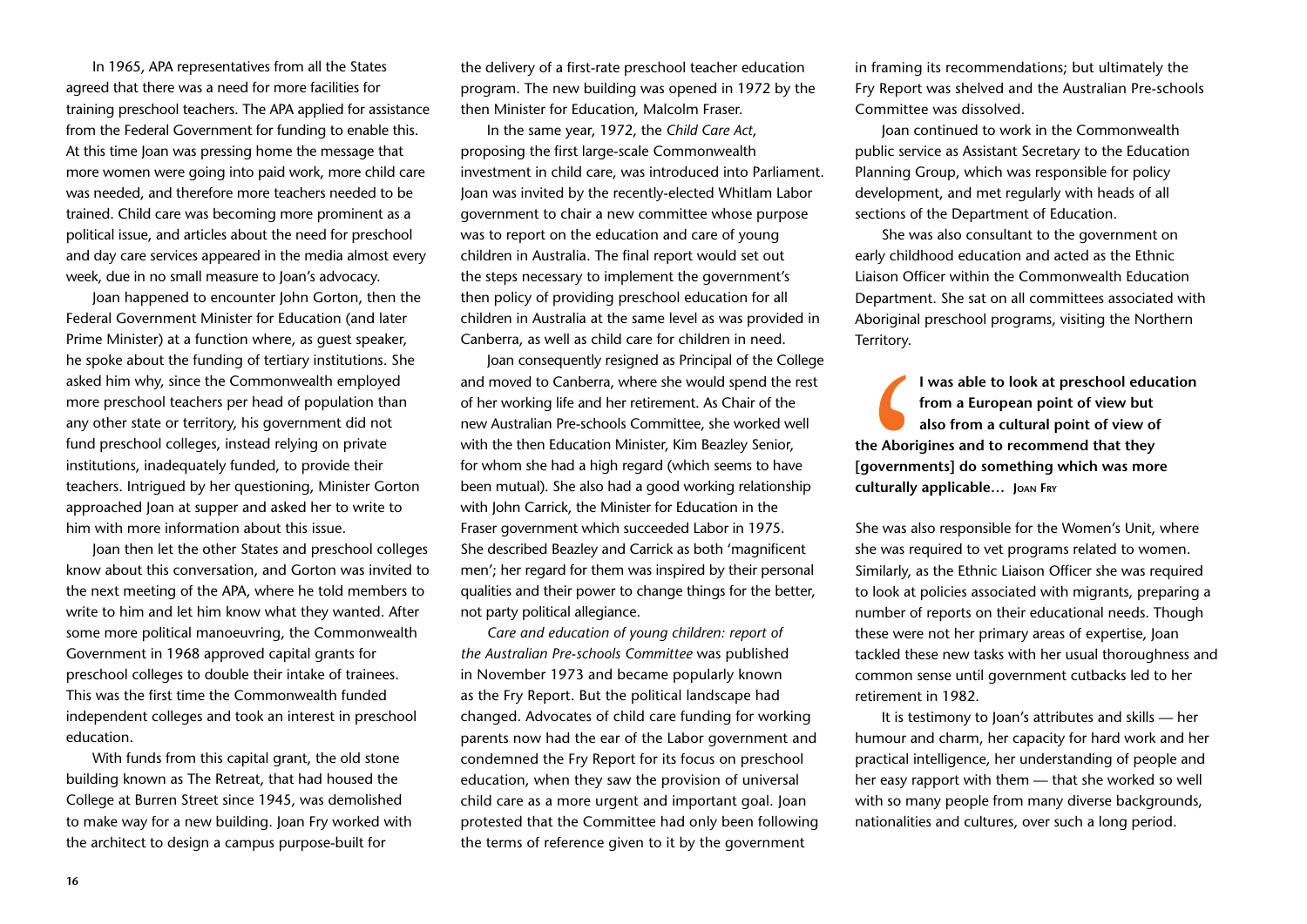## **A position of responsibility**

**Never start anything you don't mean to finish because nobody will take any notice of you.'**

**Henry Charles Fry, to his daughter Joan.**

<sup>1</sup><br>
If<br>
HENRY CHARLE<br>
On the face<br>
done little<br>
the appare<br>
later in a sm On the face of it, Joan's early formative years had done little to prepare her for her future career. Despite the apparent freedom of life along the riverbank and later in a small country town, Joan had in fact, lived a sheltered and protected family life. Brought up according to strict standards of Presbyterian morality, she knew nothing of the city before she came and started school there at the age of 15. After school she stayed home for three years because 'both my mother and father believed I should learn to be useful'. She wasn't allowed to go swimming without a chaperone, and when she went for the selection interview at the Nursery School Training Centre in Woolloomooloo in 1940 at the age of 19, her younger brother accompanied her because she had never travelled to Sydney by herself or by public transport. Her parents were unaware of her intention until notice of acceptance was received, and then 'all hell broke loose'. Nevertheless, her father did not prevent her enrolling, only requiring that she should finish what she started: an injunction which remained with her through all the twists and turns of her later career.

So it is not surprising that this young woman with quite limited experience of the wider world had no ambition to move from her subsequent teaching position at the Woolloomooloo Nursery School and was 'appalled' when the President of the Sydney

Day Nursery and Nursery Schools Association, Mrs McElhone, urged her to apply for the Thyne Reid Scholarship to study in London. 'I was so scared of her I put in an application hoping I wouldn't get it.' Of course Joan was awarded the Scholarship and was greatly enriched by the opportunities she encountered as a result. Even when she was a student in London, she was invited to represent Australia at a preliminary meeting of OMEP in 1946, indicating that her capacity to step up at short notice into an unfamiliar role was recognised.

Joan's reaction to each of the roles she was invited or urged to accept — first, as a member of staff, then as the Director of the Teaching Program and Principal of the College, right through to her appointment to the senior Commonwealth public service — seems to have initially been the same: she recalled being 'appalled' or 'terrified' at the thought of accepting each new responsibility.

Yet a pattern of events, and characteristic responses from Joan to every new challenge, were evident from early on in her career. Her attitude throughout life was that, 'I did what I had always done and that was to say what I thought and take the consequences'. Her apparent initial lack of confidence does not seem to have been evident to those who worked with her, and she was never intimidated by precedent or felt she had to follow what was done before. In 1951, Joan was appointed Director of Training rather than Principal because, unlike former Principals, she chose not to reside at the College hostel. 'I didn't mind working with students, in fact I enjoyed working with them, but I didn't want to live with them.' This led to some



**c.1980 Joan Fry**

conflict with the staff member who was prepared to live in the hostel, until Joan asked the College Council in 1966 to clarify the situation because she had been under the impression that she was in charge, and that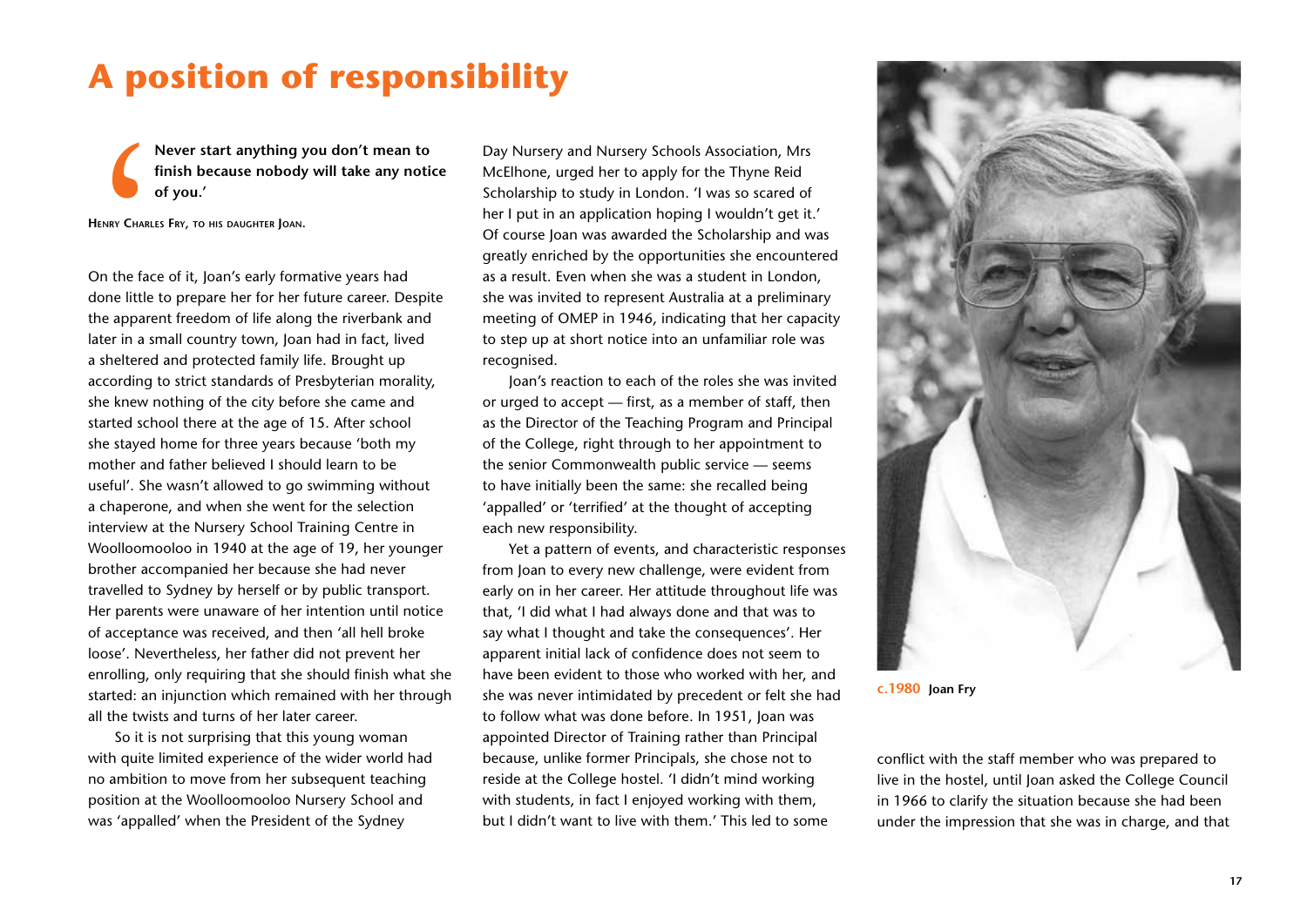Nursery School Training College of the Sydney Bay Nursery and Nursery Schools Association (Incp.) Joan Fry Chis is to Certify that has completed satisfactorily the prescribed two years course of training at the Nursery School Training College, Sydney, and is awarded the Nursery School Biploma (Sydney). Donalda W. El horo president.<br>Maug Bixal principal. *Bate* December 1941 Recipient's Signature

**Joan Fry's Nursery School Training College diploma**

if she was mistaken, she would need to reconsider her position. The College Council then endorsed her position as Principal.

As she became active in professional forums, it is notable how often and how quickly Joan was invited or appointed to be Chair of various committees. Thus she chaired the NSW Committee for Mental Health in Young Children, whose members represented a wide range of medical professionals, from 1960 to 1964. The establishment of the Australian Association for the Welfare of Children in Hospitals, which worked effectively to reform practices relating to the care of children in hospitals, including 'rooming in' and visiting hours, was an eventual outcome of the work begun by this Committee. She was also a member of the NSW Health Education Advisory Committee appointed

by the NSW Minister for Health, and President of the NSW Institute for Educational Research. Her work as Chair of the Australian Pre-schools Committee and the preparation of the Fry Report has already been noted. She often chaired committees set up for various purposes during her time with the Commonwealth Public Service where she frequently had to deal with Commonwealth-State conflicts and rivalries.

It is particularly striking that, during a period where 'credentialism' — an emphasis on the acquisition, and the importance, of academic qualifications — was steadily increasing, Joan achieved — or was thrust into — these positions of leadership when her own academic qualifications might have appeared limited. She could feel this acutely at times:

<sup>1</sup><br>
appalled h<br>
[when ask<br>
Committee<br>
person of |<br>
committee<br>
possible ar<br>
Joan Fry **I have no more educational qualifications than a preschool teachers' college diploma, one of five students; [I was] appalled having to face all these professorial people [when asked to chair the Australian Pre-schools Committee in 1973]. There was some feeling a person of my calibre shouldn't be chairing that committee. [I overcame that] by ignoring it as far as possible and trying to be as objective as possible.**

**Joan Fry**

She often noted that academics were somewhat bemused when they inquired about her academic background, but clearly her competence in 'getting the job done' meant that they had to set aside their initial reaction to her lack of academic status.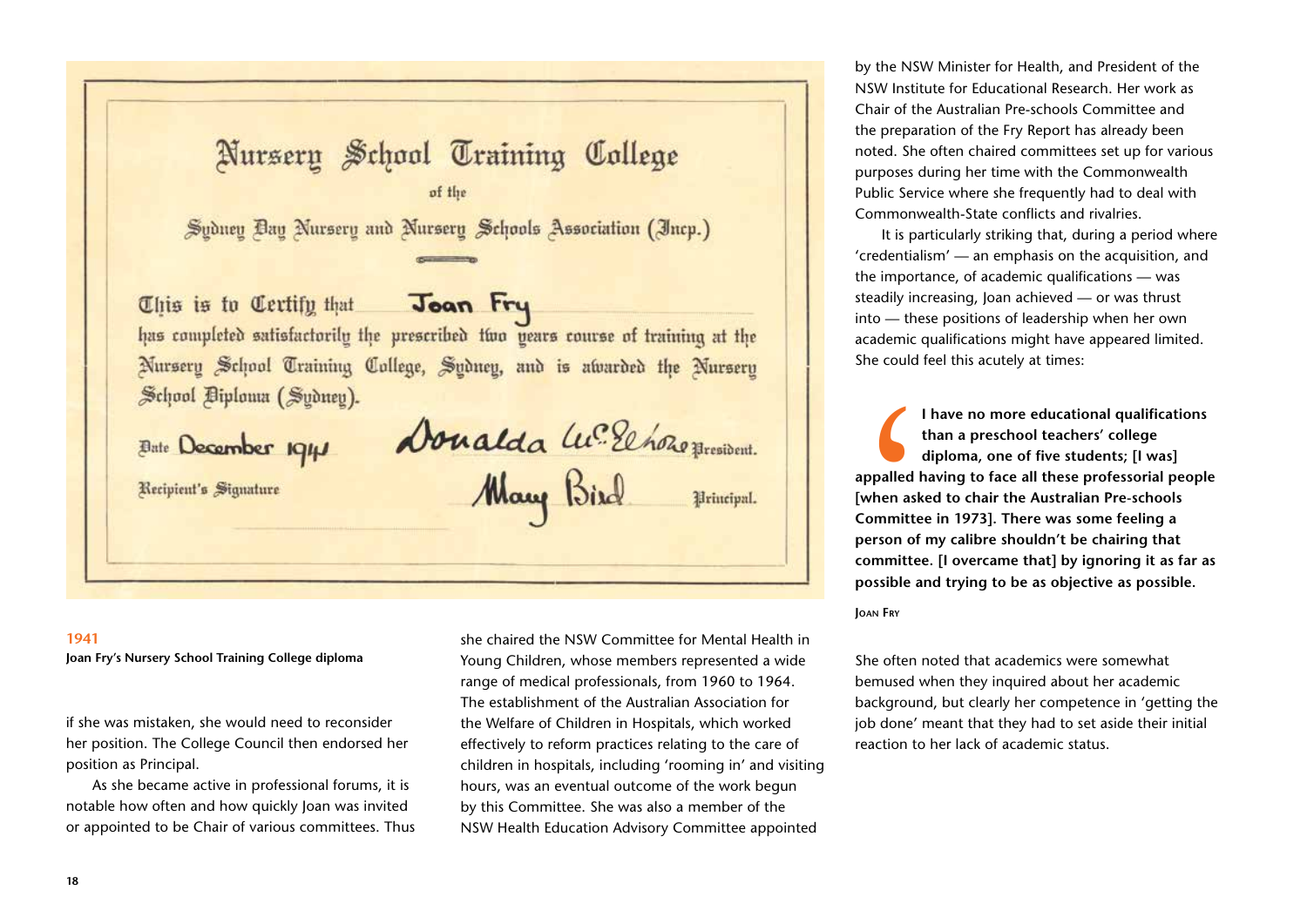## **The significance of the life and work of Joan Fry for students of early childhood education and care today**







Joan Fry's beliefs and practices, her qualities and attributes are as relevant to those working in early childhood services today as they were during her working life. Her curiosity about people no matter what their age and background, and her respect for their individual differences, fostered a capacity to observe behaviour, to reflect on its meaning, and to apply understandings gained in this way to her teaching.

Above all, she had an unwavering conviction that nurturing children's health and development through high quality early childhood education was of the utmost importance, irrespective of whether society

at large agreed with her. Through her advocacy on behalf of children and families, most particularly those suffering disadvantage and with special needs, she tried to change what she perceived to be indifference to and disregard for the great benefit for society at large as well as families and children of early childhood education, care and support for parents. Her frustration can be clearly seen in one of her final interviews:

 $\left(\begin{array}{c}\n\cdot & \cdot \\
\cdot & \cdot \\
\vdots & \vdots \\
\text{women's r}\n\end{array}\right)$ **… it is the poor who are likely to get services of less quality and I think they are the people who need it. We talk about women's refuges, we talk about rape crisis centres,** 

**we talk about sexual abuse of children; but we are doing nothing to overcome those problems by helping the parents of those children to understand their children and to understand the need for proper child-rearing practices. It is important that all people working with children consider the needs of mothers and babies from the time they are born.** 

It is to be hoped that the example of her life and work will inspire today's students of early childhood education, and that they will take up the challenge she laid down in those words.